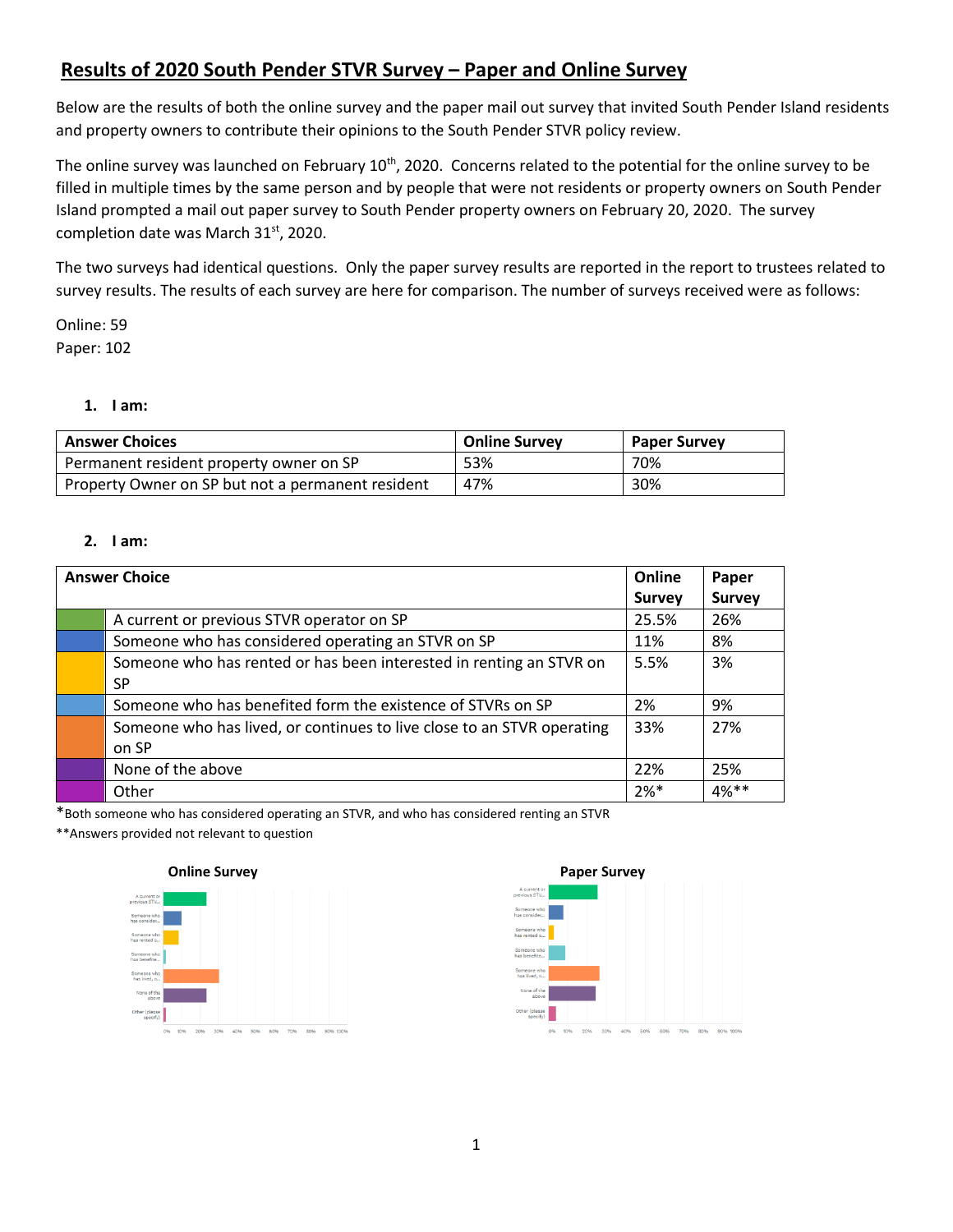# **3. Do you operate an STVR that is not listed on the Pender Island Chamber of Commerce website, AirBnB or VRBO/HomeAway?**

| <b>Answer Choice</b> | <b>Online Survey</b> | <b>Paper Survey</b> |
|----------------------|----------------------|---------------------|
| Yes                  |                      |                     |

## **4. Are you familiar with the bylaws and policies permitting STVR business on South Pender?**

| <b>Answer Choices</b>                                          |               | Paper         |
|----------------------------------------------------------------|---------------|---------------|
|                                                                | <b>Survey</b> | <b>Survey</b> |
| am well informed                                               | 60%           | 44%           |
| am aware that there are STVR bylaws and policies but I am not  | 33%           | 53%           |
| familiar with them                                             |               |               |
| do not know that there ae bylaws and policies regulating STVRs | 5%            | 4%            |
| Other*                                                         | 2%            | 1%            |

\*Aware of the bylaws and policies, could be more informed





## **5. Have you attended one of the Short Term Vacation Rental Meetings on South Pender?**

| <b>Answer Choices</b> | <b>Online Survey</b> | <b>Paper Survey</b> |
|-----------------------|----------------------|---------------------|
| Yes                   | 38%                  | 38%                 |
| No                    | 62%                  | 62%                 |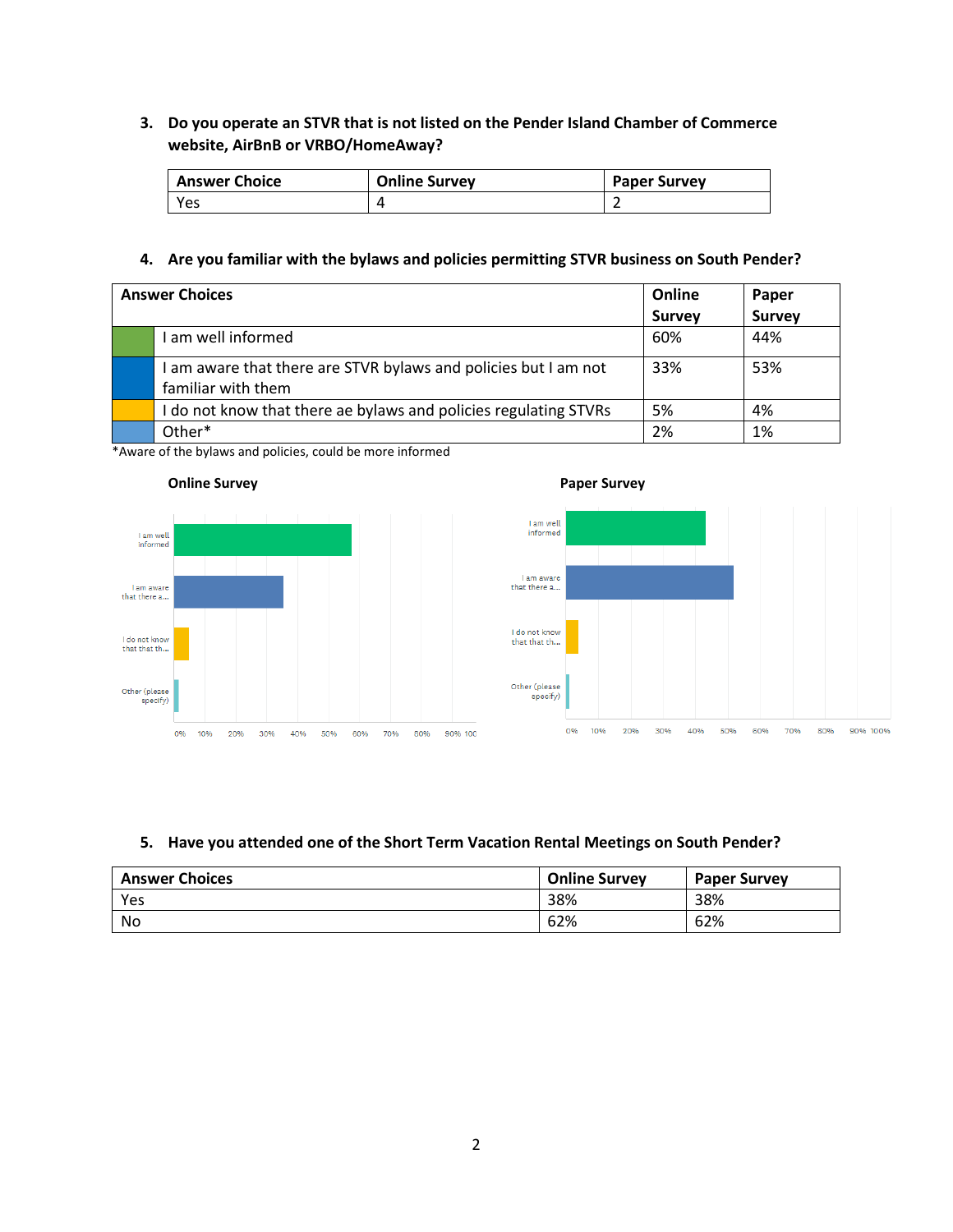## **6. STVRs have an impact on:**

| <b>Options</b>               | <b>Positive</b> |       | <b>Negative</b> |       | <b>Neutral</b> | <b>Undecided</b> |        |       |
|------------------------------|-----------------|-------|-----------------|-------|----------------|------------------|--------|-------|
|                              | online          | paper | online          | paper | online         | paper            | online | paper |
| <b>Water Supply</b>          | 2%              | 2%    | 42%             | 57%   | 31%            | 32%              | 26%    | 11%   |
| Traffic flow and road safety | 0%              | 0%    | 48%             | 46%   | 39%            | 47%              | 13%    | 9%    |
| The natural environment      | 11%             | 4%    | 32%             | 34%   | 39%            | 39%              | 19%    | 23%   |
| The local economy            | 72%             | 79%   | 9%              | 3%    | 4%             | 12%              | 15%    | 6%    |
| Socio-economic diversity     | 37%             | 38%   | 19%             | 11%   | 20%            | 34%              | 24%    | 17%   |
| The sense of community       | 17%             | 20%   | 37%             | 33%   | 32%            | 31%              | 15%    | 16%   |
| My immediate                 | 11%             | 11%   | 35%             | 32%   | 39%            | 45%              | 15%    | 13%   |
| neighbourhood                |                 |       |                 |       |                |                  |        |       |
| Long term rentals            | 9%              | 6%    | 31.5%           | 37%   | 31.5%          | 37%              | 28%    | 20%   |



### **Comments** \*online \*\*paper

**Negative Impacts (General)**

\*Negative impact re: noise/party/feelings of safety/ unknown people and vehicles coming and going

\*police,fire protection- expensive -school, health centre

\*The cityots trample, litter, driveover and speed everywhere.

\*\*If an STVR is in an unpermitted building, the plumbing/septic may not be properly dealt with, and have negative health impacts on neighbours and guests

\*\*As these STVRs are businesses, most of whom are run by home owners, sometimes they cut corners to make income and save on expenses. One South Pender STVR was made "illegally" and did not have CRD permits, and also did not have an ROWP for waste system, so was also unpermitted from VIHA. The waste water pollution affected more than one property's water source. Also, the STVR's operator phoned to stop neighbours from making normal noise during the day as they had a client, and they did not want them impacted. This applied to all surrounding neighbours, and noise offences included having loud grandchildren visiting.

**Fire**

\*Fire damage. People from the city are less aware of the dry forests on Pender in the summer and no butts no bbqs

\*fires as often users are unaware of degree of hazard.

\*Fire - unaware of impact and precautions needed

**Water**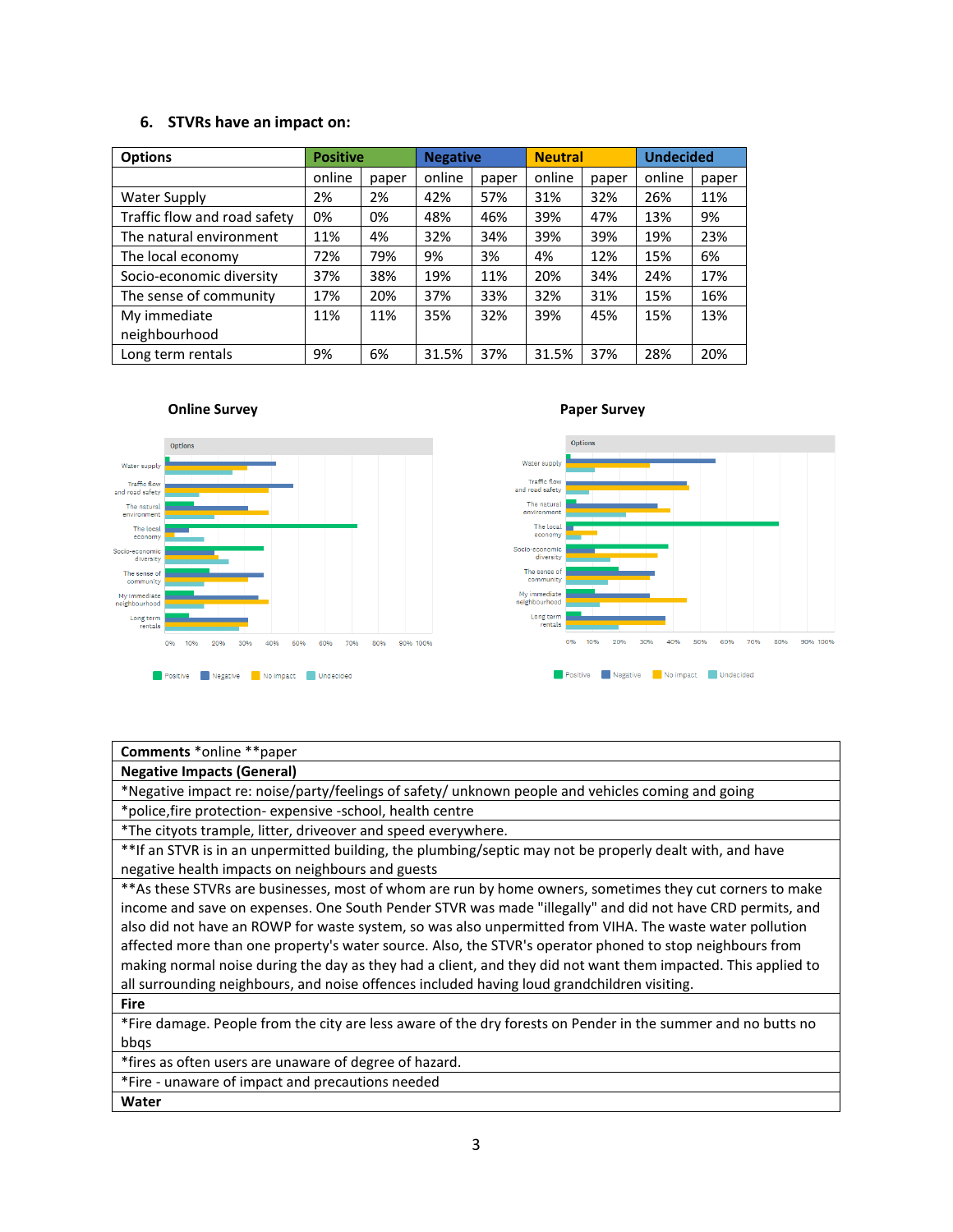\*South Pender has always had a drier climate than North and has therefore more concerns with water supply. Within neighbourhoods properties can vary tremendously as to the output of wells. Well drillers are required to provide groundwater well logs to the provincial government when a well is drilled. A good piece of information is the static level of the well. This is the well level under normal, no-pumping conditions. This would be a way of checking whether conditions have changed.

\*users are generally unaware/ lack care with water use

\*\*The water supply issue on Pender and South Pender could be addressed by water catchment during the wet seasons.

**Traffic**

\*South P has very few straight stretches of road, and as with many of the gulf islands has its complement of twists and turns, blind corners and hills. People unfamiliar with the roads used to driving at higher posted speeds increase the potential for accidents.

#### **Tourism**

\*Respecting others around you and an understanding of what attracts visitors to the island could be incorporated into STVR house rules

### **Long-term rentals**

**\*\*** We have found that long term rentals have not provided the necessary revenue to maintain a house and its surrounding property.

\*Our STVR is open concept designed and is unsuitable as a family home. WE tried to rent it long term and it did not attract renters. As an STVR is seems to be perfect for a limited time.

\*\*I would not rent out my home for long term rentals if I was not renting as vacation rentals; we only rent out when we are not using our home.

\*\* I would not rent long term because we live in the house that we rent 10 months of the year. We take this opportunity in the summer to have time with our family and this allows us to afford this time.

## **Positive Impact**

\*\*STVRs have a positive influence on tourism

\*\*Me and a few others could not afford to live here without being able to rent. Most of our renters are ecologically aware and have actually taught me many things. My neighbours are fine with us having an STVR. When I talk to our guests I am proud to talk about the community and in that way I feel more connected to the community. At least 3 guests that have stayed here have come to join our Pender islands Community

## **Other/General**

\*\*Impacts are not consistently negative, but are on occasion and at some times of the year

\*\*Impacts dependent on the attitude of renters

\*\*Neighbour relations, STVR owners appear to put themselves, and their business interests above community, neighbours and the rural nature of South Pender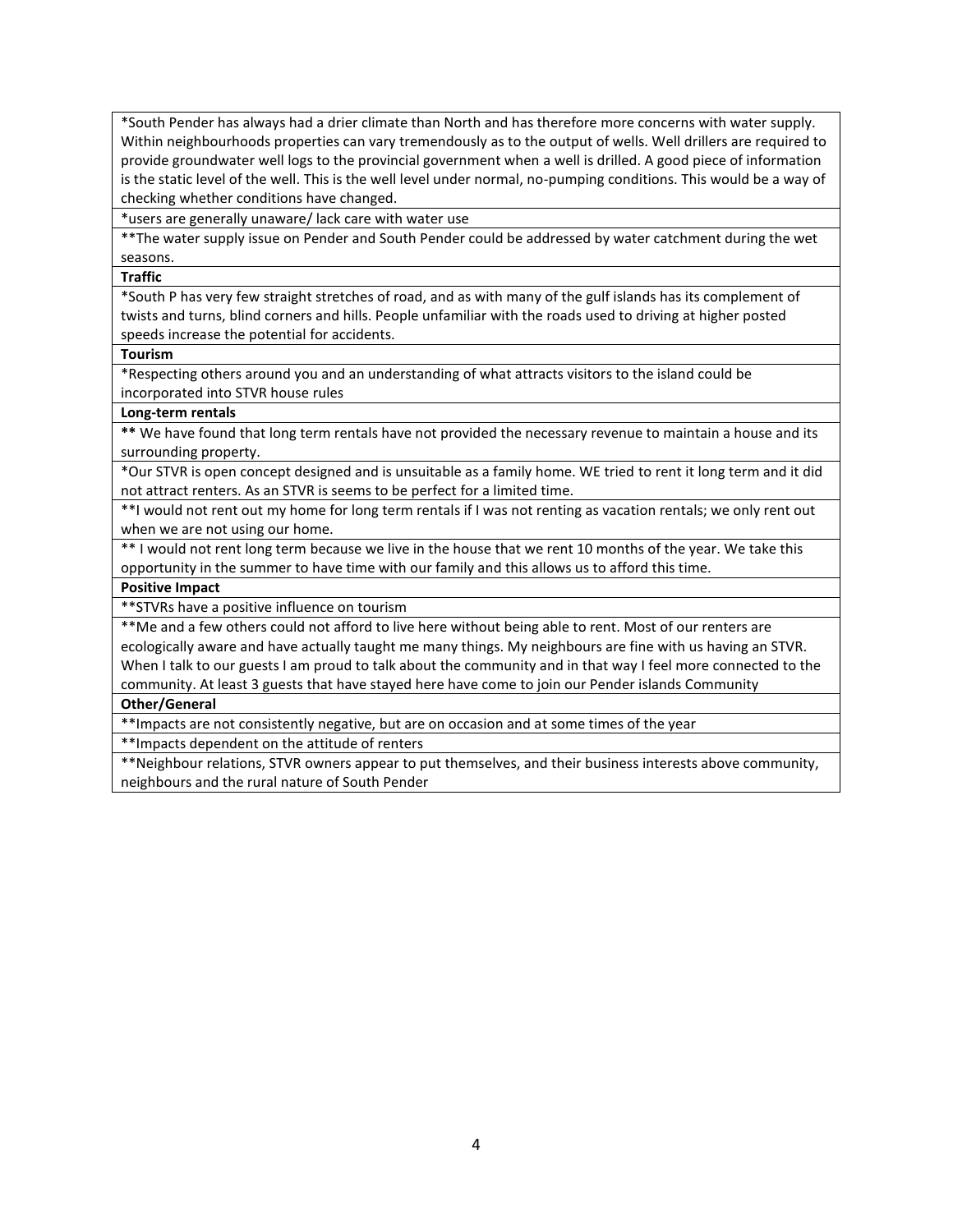# **7. Do you support primary dwellings being allowed to operate as STVRs?**

| <b>Answer Choices</b> |                                                                         | <b>Online Survey</b> | <b>Paper Survey</b> |
|-----------------------|-------------------------------------------------------------------------|----------------------|---------------------|
|                       | Yes, STVRs should be allowed in primary dwellings with as few           | 22%                  | 25%                 |
|                       | regulations as possible                                                 |                      |                     |
|                       | Yes, but only with a permit that identifies conditions that need to be  | 33%                  | 29%                 |
|                       | adhered to                                                              |                      |                     |
|                       | Yes, but only when there is a full-time resident living on the property | 16%                  | 13%                 |
|                       | (e.g. living in the cottage)                                            |                      |                     |
|                       | Not at all                                                              | 9%                   | 13%                 |
|                       | Other*                                                                  | 10%                  | 6%                  |

**\***responses identify an interest in some kind of conditions/regulations for STVRs

## **Online Survey Paper Survey**





## **8. Do you support more than one STVR operating on a single property at the same time?**

| <b>Answer Choice</b>                                       | <b>Online Survey</b> | <b>Paper Survey</b> |
|------------------------------------------------------------|----------------------|---------------------|
| Yes, primary residence and cottage with no restrictions    | 31%                  | 14%                 |
| Yes, but only when there is someone living on the property | 16%                  | 15%                 |
| No, only one primary dwelling or one cottage when there is | 35%                  | 61%                 |
| someone living on the property                             |                      |                     |
| No, STVRs should not operate                               | 18%                  | 10%                 |



## **Online Survey Paper Survey**

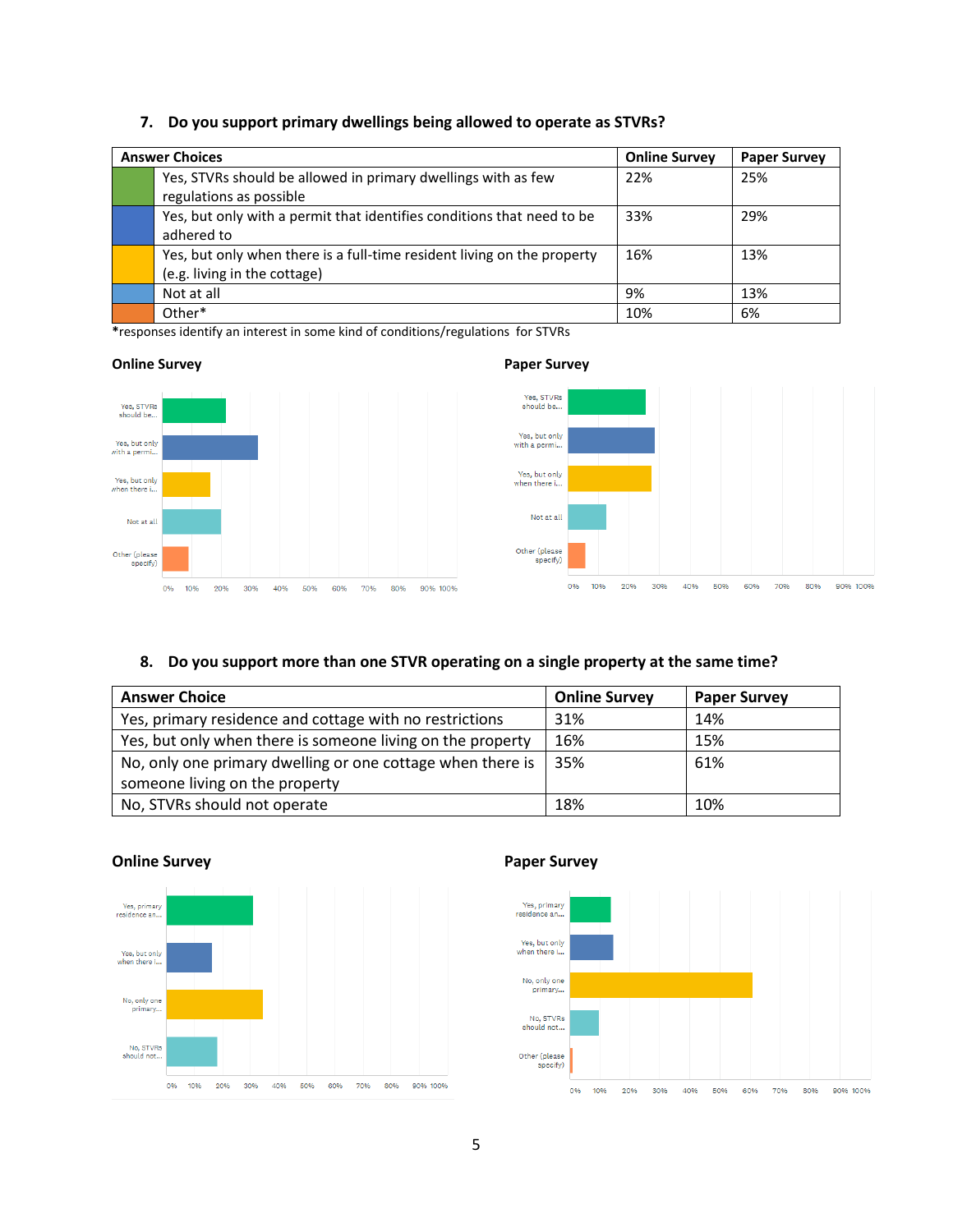# **9. STVRs should be permitted to operate in primary residences:**

| <b>Answer Choice</b>                                           | Online        | <b>Paper Survey</b> |
|----------------------------------------------------------------|---------------|---------------------|
|                                                                | <b>Survey</b> |                     |
| All year round                                                 | 55%           | 55%                 |
| Only in the summer                                             |               | 1%                  |
| Only in the fall, winter, spring                               | 2%            | 2%                  |
| Not when ground water is most impacted (most impact            | 7%            | 3%                  |
| Sept-Dec)                                                      |               |                     |
| Not in the summer or when ground water would be most           | 4%            | 7%                  |
| impacted                                                       |               |                     |
| Only for a short period of time when the full time resident is | 5%            | 9%                  |
| on holiday                                                     |               |                     |
| Not at all                                                     | 22%           | 12%                 |
| Other*                                                         | 7%            | 13%                 |

\*Answers included the following: Not at all, except existing prior to 117 all year round, In limited numbers, all year round, subject to conditions. Some concerns related to water availability ere raised.



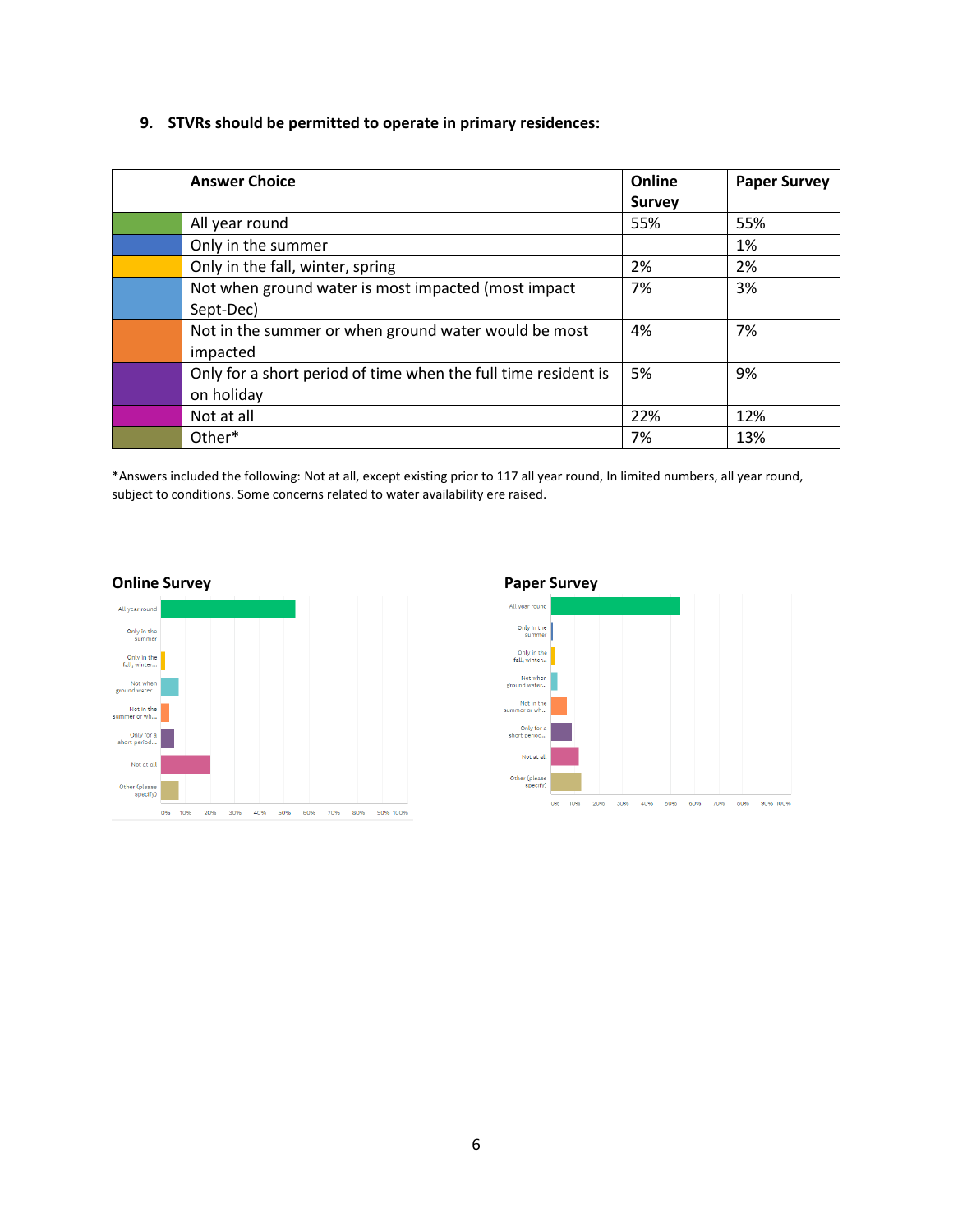## **10. STVRs should be permitted to operate (choose the option you feel most strongly about):**

| <b>Answer Choice</b>                                            |               | Paper         |
|-----------------------------------------------------------------|---------------|---------------|
|                                                                 | <b>Survey</b> | <b>Survey</b> |
| With no limit                                                   | 20%           | 25%           |
| Up to a maximum number on the island                            | 15%           | 8%            |
| Up to a maximum in each neighbourhood                           | 5%            | 17%           |
| In a way that prevents property owners from being surrounded by | 36%           | 25%           |
| <b>STVRs</b>                                                    |               |               |
| Other                                                           | 24%           | 27%           |





# **Other Comments \*online \*\*paper**

## **Regulation Suggestions**

\*Any limits should be based on a percentage or ratio to a measurement of community size (total private residences, population, etc.), as opposed to an arbitrary number.

\*As a business, with a business license - this type of business should be left to B&B's or other places that are regulated, and pay taxes on the use

\*with reasonable limits to ensure permanent residences are minimally impacted

\*Hotels and Bed& Breakfasts, both of which should be zoned as businesses, should solely be allowed to provide accommodation.

\*\*On properties above 2 acres in size

\*\*With 24/7 on island contact \*With publically available contact number for the owner

\*\*It's not about numbers. It's about siting and criteria that makes them welcome and invisible.

\*\*Noise factor should be considered per neighbourhood

**Should not be permitted**

\*Existing prior to 117 only \*\*no new ones – only ones that have been operating

\*Should not be permitted to operate at all

\*not permitted to operate. business zoned Bed and Breakfasts, and hotels should house tourists

**Problems with weekenders**

**\*\***Weekend owners are the real concern. Can't really deal with STVRs until data on weekend owners is available**.**

**There's no problem**

\*I don't feel that there's enough STVR's currently operating to need limitations but if it becomes more predominant then some sort of limit should be imposed.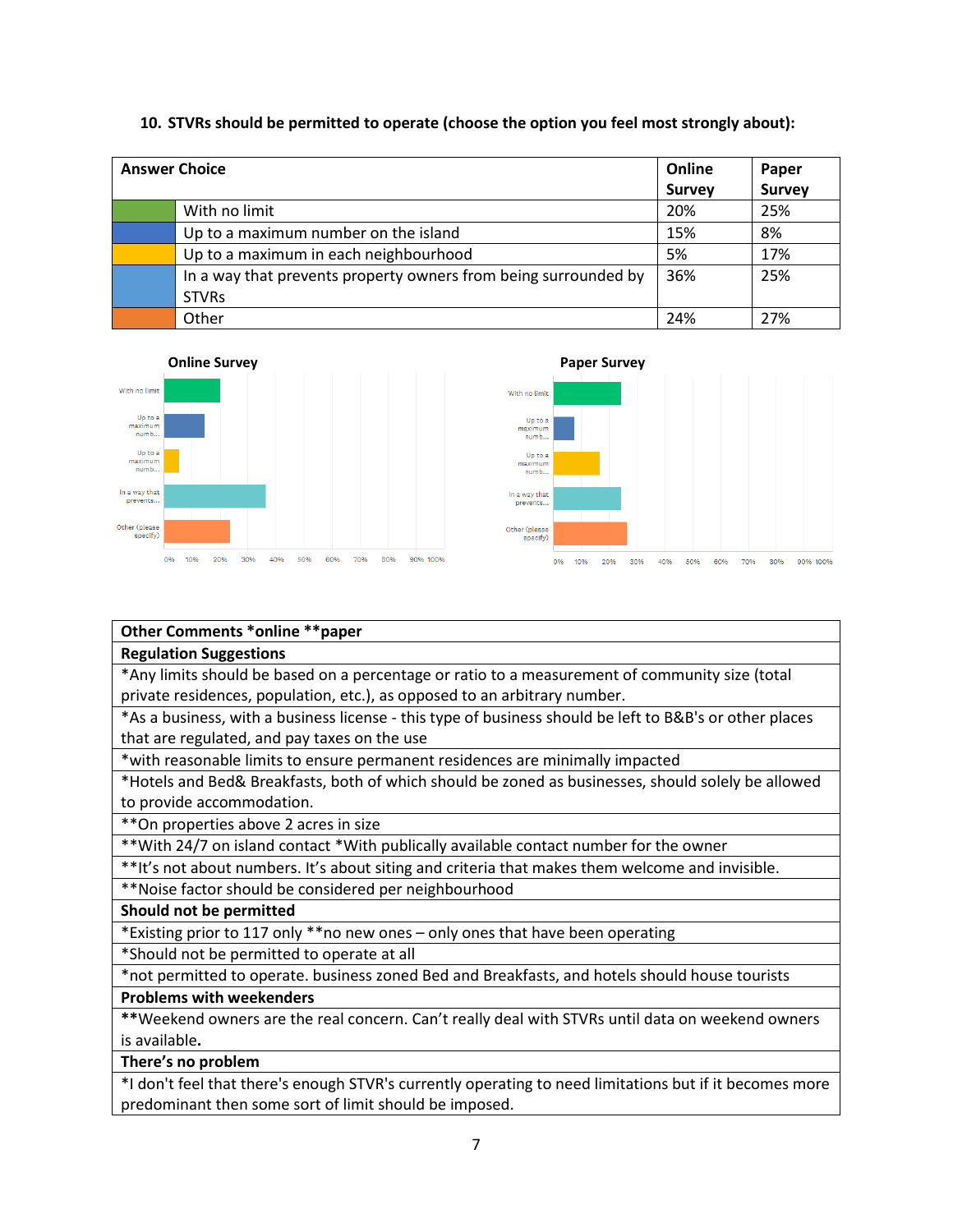# **11. If you think there should be a maximum limit of STVRs on the island what would that limit be (as a percentage of total properties on the island?**

**Response \***Online Survey \*\*Paper Survey

\*30%, 20%, 10%, 25%, 15%, 10%, 20-25%, 25%, 25%, 10%, 5%, 20%, 10-15%, 20%, 10%,

10%,20%,10%, 10%, 25%, 10%, no limit, 0%

\*\*30%, 50%, 3%, 10%, 10%, 5-10%, 10%, 10%, 30-35%, 30%, 5%, 57%, 10%, 5%, 10%, 20%, 30%, 10%, 5-10%, 5%, 5%, 10%, 10%, 15%, 10%, 40%, 10%, 10%,10%, 20-25%, 10%, 10%, 10%

## **No more/Not at all**

\*Only those existing prior to 117

\*I do not think we need STVR's on South Pender, as we have a large resort, as well as a couple of B&B's. If they are required to follow regulations and pay taxes on their business use, any other people having guests as a business should have to do the same

\*\*Don't know but as above I do not observe we have enough to satisfy those who want to come and to stimulate business and employment

**Regulation Suggestions**

**\*** Any limit would need to be empirically and fairly made, perhaps learning from other communities. Some folks may have infrequent rentals/or when they travel, so the guidelines need to account for full time versus occasional rentals.

\* It is not that simple. To me it depends on the type of guests welcomed into these STVR's and if a manager or permanent resident is there to oversee their impact.

\*\* If owner lives on the property there should be no limit.

\*\*Controlled by permit

\*\* Since there are comparable surveys being done on other gulf islands you could establish a benchmark and then compare that information to the current percentages we have on South Pender. Explore the how and why. We also have the 2005 data and could get an accurate count for 2020 of existing STVRs, get tourist numbers for 2005 and 2019, it could establish a growth pattern in relation to the additional number of current STVRs we now have on South Pender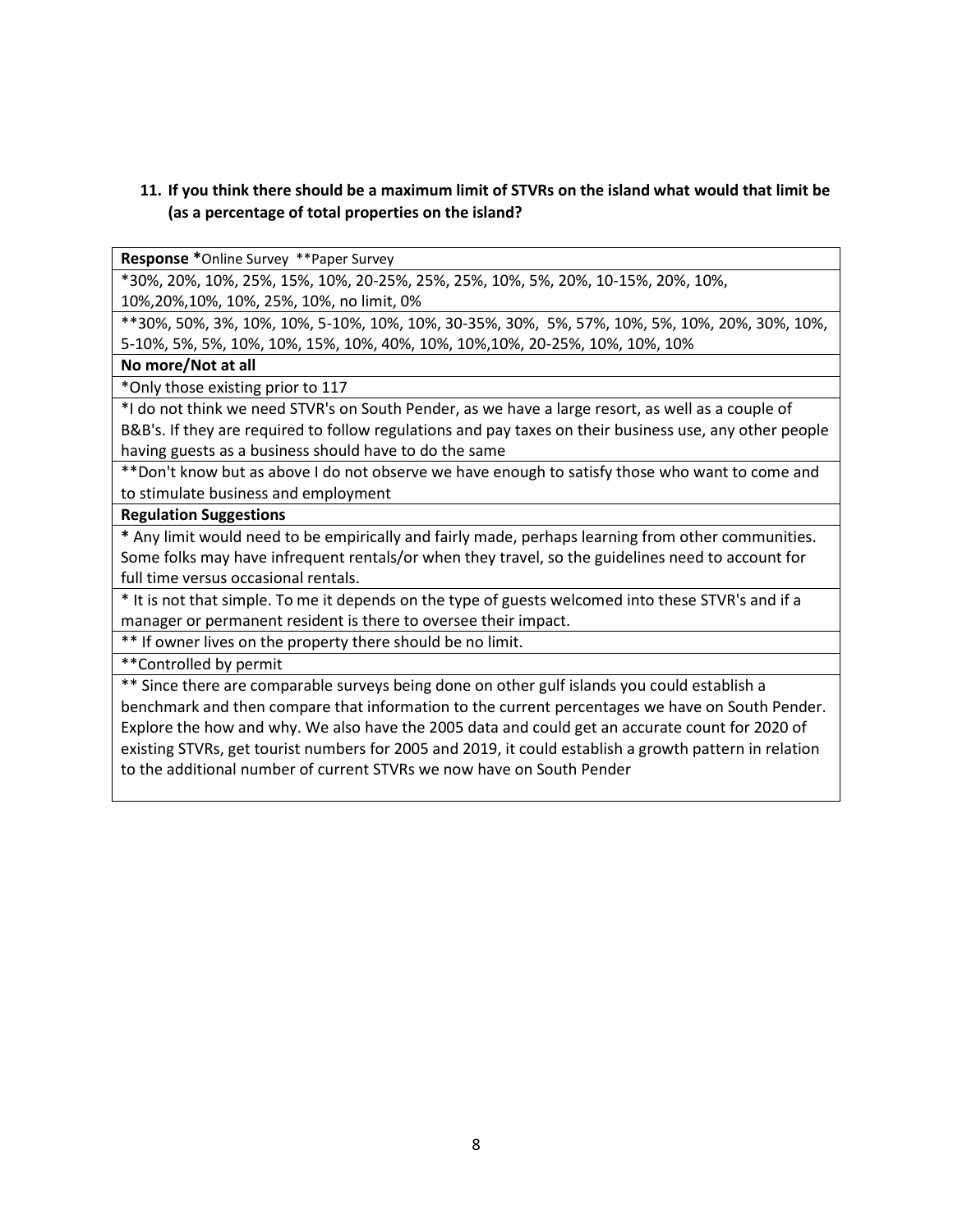## **12. Are there areas on the island where STVRs should not be permitted?**

**Response** \*Online Survey \*\*Paper Survey

No \*(20) \*\*(23)

All areas \*\*(7)

Castle Road \*\*(2)

**Not on smaller properties**

Not on smaller properties \*\*(4)

\* Not on lots less than one acre. Where lots are 2 acres or more as permitted by the by-law siting could be considered to reduce the impact of cottages on neighbours

## **Not close to other homes**

\*Not if it is very close to a neighbouring house

\*\*Parcels less than 1.2 hectares structures should be limited by setback form road right of way. Out of sight if possible.

\*\*Not in areas where privacy zone cannot be established between adjacent neighbours.

\*\*Not when someone is surrounded by them-

\*\*Not if house is close to other homes.

\*\* Residents, who do not wish to have STVRs could apply for rezoning to a new zone which prohibits STVRs

**Water/Habitat concerns**

\*Not where known issues exist with well water supplies.

\*\*Not in homes with a low water supply.

\*\*No area with rare ecological habitat

\*\*Not where ground water is an issue unless residents have adequate water collection

\*\*Groundwater! sensitive ground water and natural settings

\*\* Not in areas with sensitive ground water and natural settings

\*\* Not in ecologically sensitive areas or in areas with limited water

## **Population density**

\*\*Not in areas with a higher population density.

\*\* The island is rural in character so properties then to have offset that allow good privacy from next door neighbours. If that changes, ie: more density, then it would need further discussion.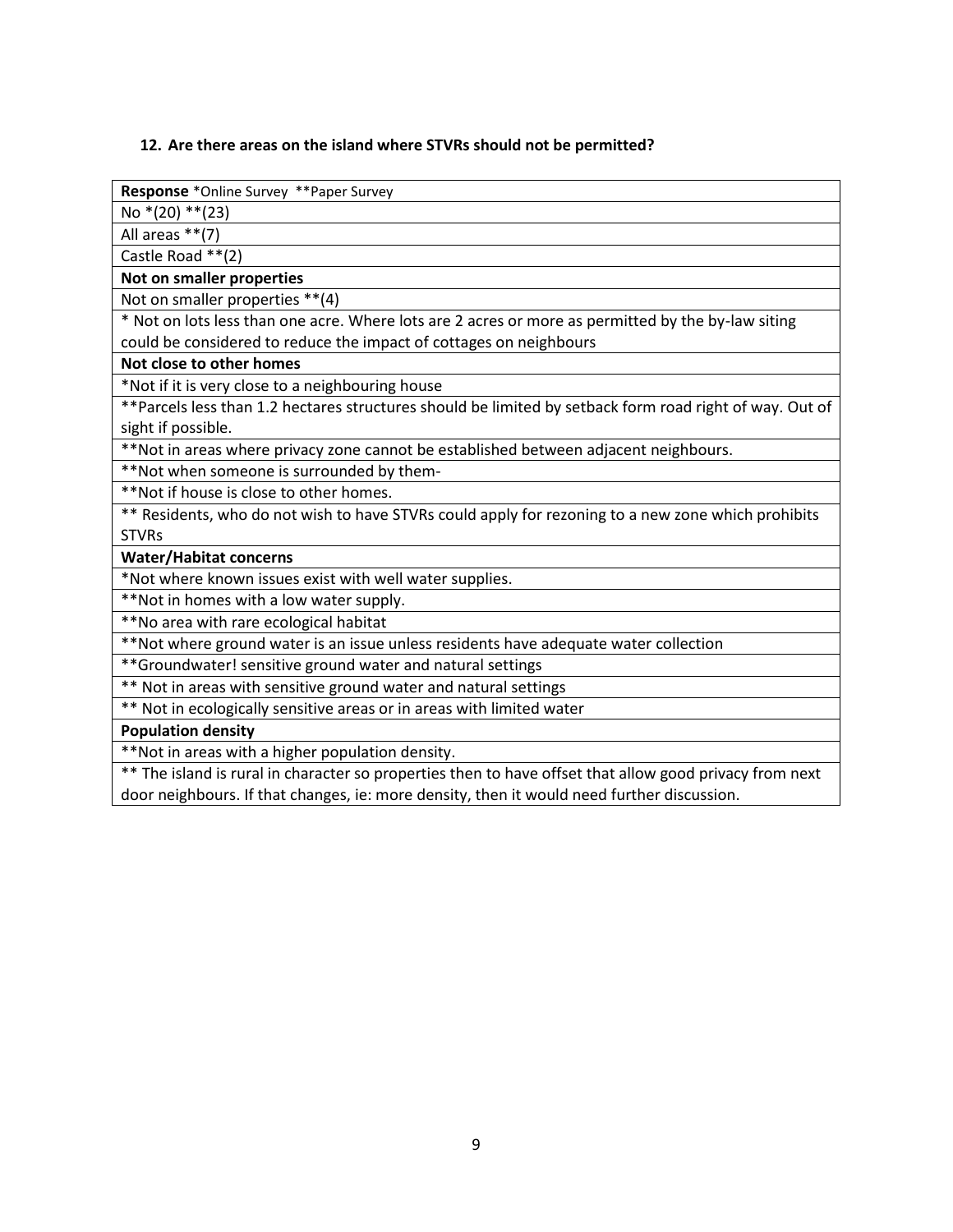# **13. STVRs should be allowed:**

| <b>Answer Choices</b>                                                             | Online<br><b>Survey</b> | Paper<br><b>Survey</b> |
|-----------------------------------------------------------------------------------|-------------------------|------------------------|
| As a principal permitted use and as a home business (same as<br>before Bylaw 117) | 36%                     | 35%                    |
| As a home business only – cottage and B&B (current)                               | 18%                     | 19%                    |
| With TUP for principal dwelling and as home business (B&B and<br>cottages)        | 9%                      | 10%                    |
| <b>TUPs for all STVRs</b>                                                         | 11%                     | 20%                    |
| Site specific zoning (zoning individual properties for STVR use)                  | 4%                      | 1%                     |
| Zoning in specific areas (concentrating STVR operation in specific<br>areas)      | 0%                      | 3%                     |
| STVRs should not be allowed                                                       | 16%                     | 8%                     |
| Other (please specify)*                                                           | 5%                      | 5%                     |



| <b>Responses for "Other"</b>                                                                        |
|-----------------------------------------------------------------------------------------------------|
| Same as prior to Bylaw 117                                                                          |
| Same as before but add registration of STVRs, reporting on how many rentals for how many people,    |
| and then surveys to study impact.                                                                   |
| Only those operating pre Bylaw 117                                                                  |
| STVRs should not be allowed except those existing pre-117                                           |
| <b>Regulation needed</b>                                                                            |
| believe anyone operating a hospitality business should be regulated, and do not agree with the free |
| for all which the previous bylaws allowed. We need more long-term housing, not more vacation        |
| rentals.                                                                                            |
|                                                                                                     |

TUP permit for B&Bs- in cottages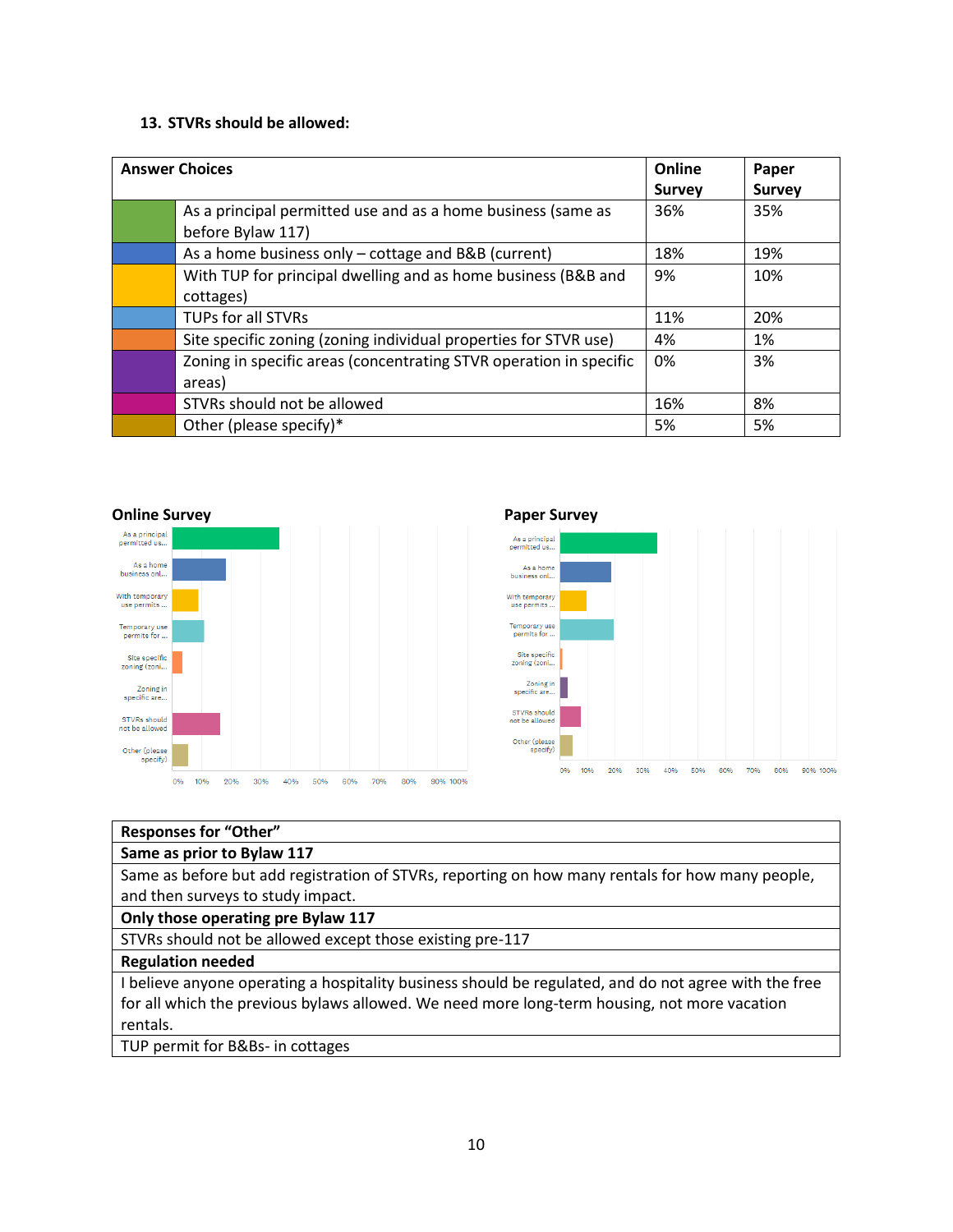| <b>Answer Choices</b> |                             | Online        | Paper         |
|-----------------------|-----------------------------|---------------|---------------|
|                       |                             | <b>Survey</b> | <b>Survey</b> |
|                       | Yes                         | 44%           | 57%           |
|                       | No                          | 16%           | 20%           |
|                       | STVRs should not be allowed | 14.5%         | 5%            |
|                       | Undecided                   | 14.5%         | 10%           |
|                       | Other*                      | 11%           | 9%            |

## **14. Where STVRs are allowed, should the number of bedrooms or guests be limited?**





# **Responses for "Other"**

# **Based on size of house/property**

# of guests should be limited by the number of bedrooms (2 guests per BR, plus 2 if there is a pull out couch)

20% 30% 40% 80% 90% 100%

70%

50% 60%

\*Number of guests should be appropriate for the property size, case by case basis

\*We already limit house and cottage size this should be sufficient to manage the number of bedrooms. Most responsible STVR operators limit the number of guests

Based on Square foot and number of rooms

size of cottages is controlled an limits occupancy

Cottages are limited because of size and house may have 4 bedrooms.

A registration could include information such as the maximum guests allowable at your STVR and the number of beds/bedrooms so that you could get a better idea of the current needs. In the six years of short term renting we have had a dozen bookings that were not able to accommodate due to the number of beds.

# of guest and bedrooms should be dictated by size of house and hopefully common sense.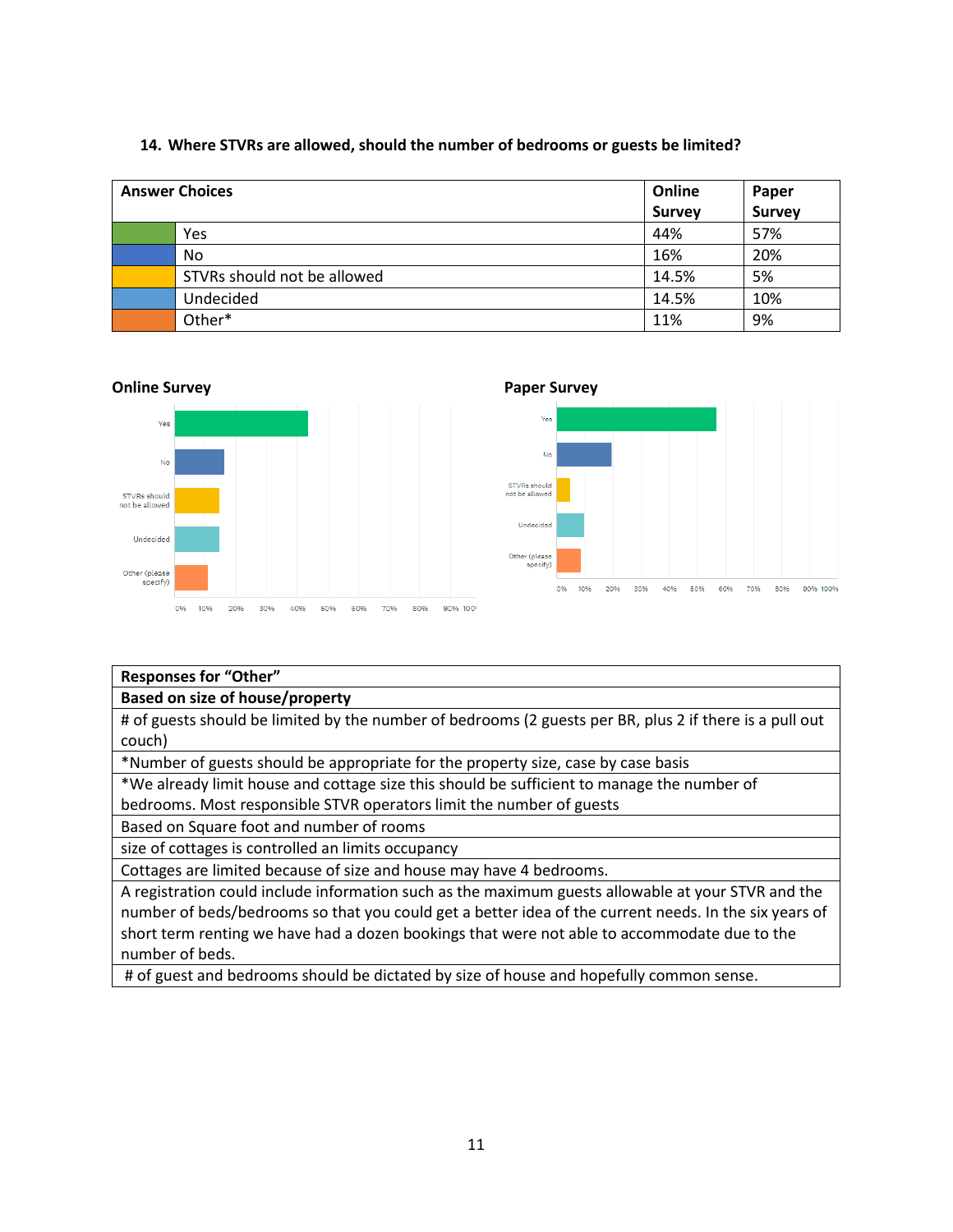# **15. Do you feel it is important to track the number of properties operating STVRs on South Pender?**

| <b>Answer Choice</b> |     | Online        | Paper         |
|----------------------|-----|---------------|---------------|
|                      |     | <b>Survey</b> | <b>Survey</b> |
|                      | Yes | 80%           | 77%           |
|                      | No  | 20%           | 25%           |

## **Online Survey Paper Survey**





# **16. Is there anything not covered by this survey that you would like to share about STVRs on South Pender Island?**

## **Benefits of STVRS**

Important to determine the positive economic impact that such rentals bring to the island. Also offer the public an opportunity to enjoy nature, important for families and lower income folks. Also enable folks to keep up their house, if rental income is needed.

Short term visiting guests bring much needed revenue to local businesses and restaurants to the island

When run properly by responsible owners, I think that STVRs can be beneficial to the owners and the island community

We purchase a family property to be used and handed down for generations. The only way we could make this happen is by utilizing it as a STVR when we are not there. We are young families that love being a part of the community on Pender and making memories with our loved ones. If we were no longer able to utilize it as STVR, we would not be able to afford it any longer. We chose South Pender because it is rural and we love the sense of community. We anticipate to settle there permanently when we retire in approximately 10 years.

It seems to me that there are not that many STVRs on South Pender and that very few of them get complaints. Most of the STVR's that I know about help the owners in some ways to mitigate costs of owning the land; otherwise they would not be able to keep the property. If STVRs were not allowed for these particular properties with financially challenged owner then the property would have to shift to a higher socio-economic level.

I am a respectful user of STVRs around the world. It has allowed me to visit, explore, and send money in many places.

They provide accommodation for families who would not be able to afford other accommodation. The island businesses benefit financially.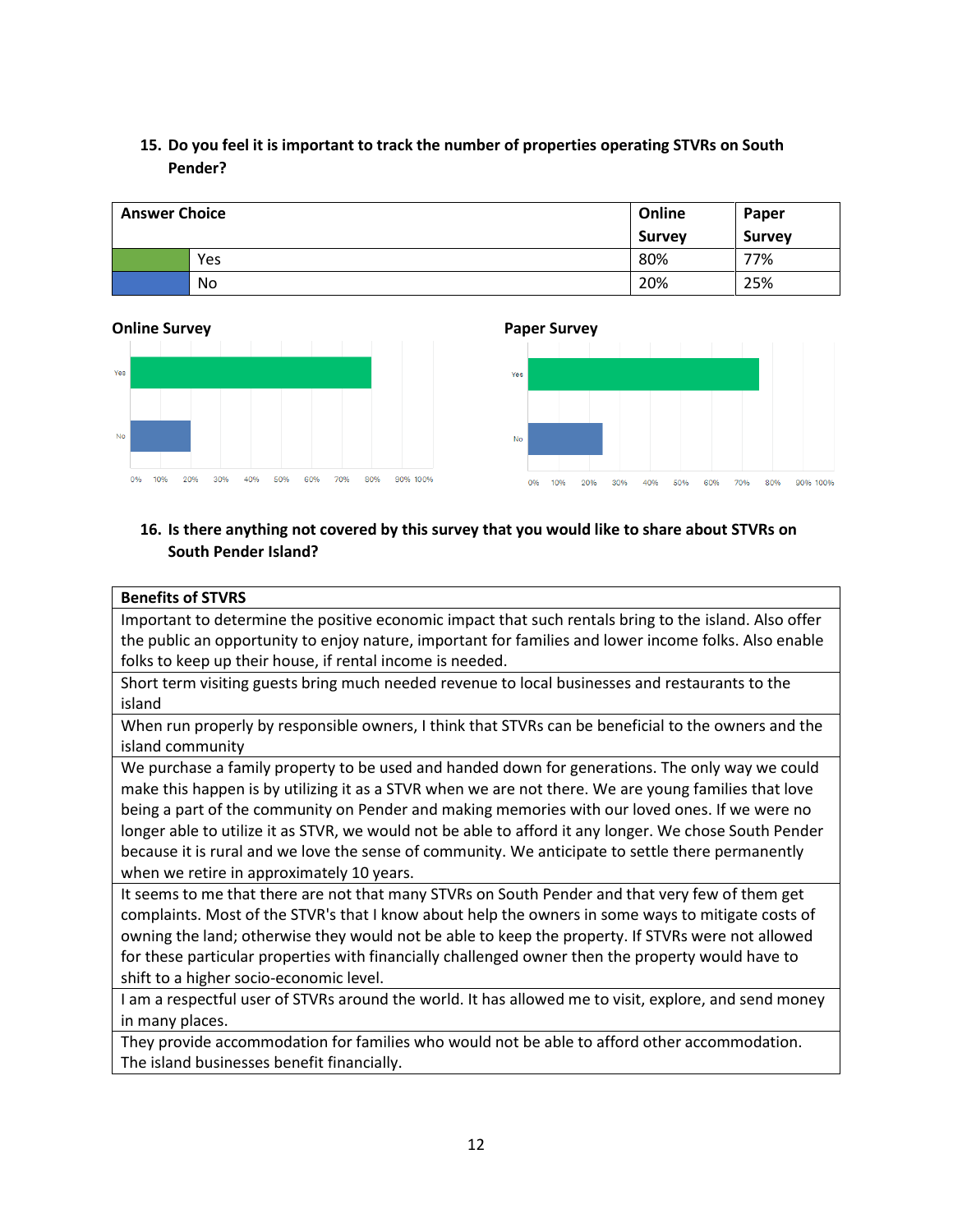There is so little industry and available jobs on the Gulf Islands that STVRs are important income for many people. I am one and depend on the income to be able to stay on island as it is a very expensive place to live now.

Allowing STVRs brings money to the island...why limit that?

I believe they are necessary to help local business and employment

There are many things that are valuable - shopping, use of amenities and sharing our rural atmosphere.

The positive benefits of bringing families to the island

We must be careful of restricting access and enjoyment of others on the Gulf Islands and the cost of unnecessary regulations should be avoided always.

We have found that introducing guests to our island has been pleasurable and rewarding. Our guests come from all parts of the world and found their time on South Pender memorable and relaxing. The survey has to effectively address the concerns of the South Pender Island property owners allowing the trustees to correctly plan the next steps form the information gathered. It would be good to have a timeline on when and how this information will be used.

**Need for Regulation/Regulation Process**

There should be a regulation that neighbours on each side should be informed and consulted and contact info should be available to these neighbours.

They should be reasonably regulated as are all home businesses

STRICT....VERY STRICT RULES MUST APPLY in relation to fire, water and noise related issues.

The number of STVRs on a property should depend on the size of the property

There should be some form of taxation or temporary use permit or fees to cover additional expenses of policing, fire protection, water monitoring, highways maintenance, etc. This process seems unnecessarily rushed, without sufficient data to back up choices and decisions. What was the impetus for the urgency of this process? Was there a sudden influx of new STVR's? Was there an incident that exemplified previously unforeseen dangers? Was this influencing property values? ???

enforcement against unregistered operators.

Permanent residents should be able to review the rules and evaluate if they serve the community as wanted (every 3-5 years.)

Generally a good concept but need to follow some common sense guide lines.

1) safety issues and policing for notifying police to deal with noise issues. 2 ability to complain and have permits cancelled for abuse (ie noise) 3) if permit allows 2 people and 5-10 are showing up then police to deal with party central.

noise bylaws, fire hazards, who enforces.

Until there is proper data on weekend present use and future use you cannot realistically deal with **STVRs** 

I feel very strongly that STVRs should only be allowed on a basis that permits can be revoked at anytime should it be deemed necessary due to increased environmental risks (e.g. forest fires, water shortages) or should a permit holder not comply with regulations or the STVR pose excessive heath risk (e.g. Covid 19)

Each neighbourhood should be consulted to determine the maximum number and adjacent residents consulted before TUP is approved for principle residence.

If regulations are established they should not be onerous.

Permits should have rules related to dogs, smoking, open fires, notice to neighbours, water conservation

A tourist guideline for water usage, fire protection, park usage (no garbage , doggy bags) posted in units, preferably discussed by the owner.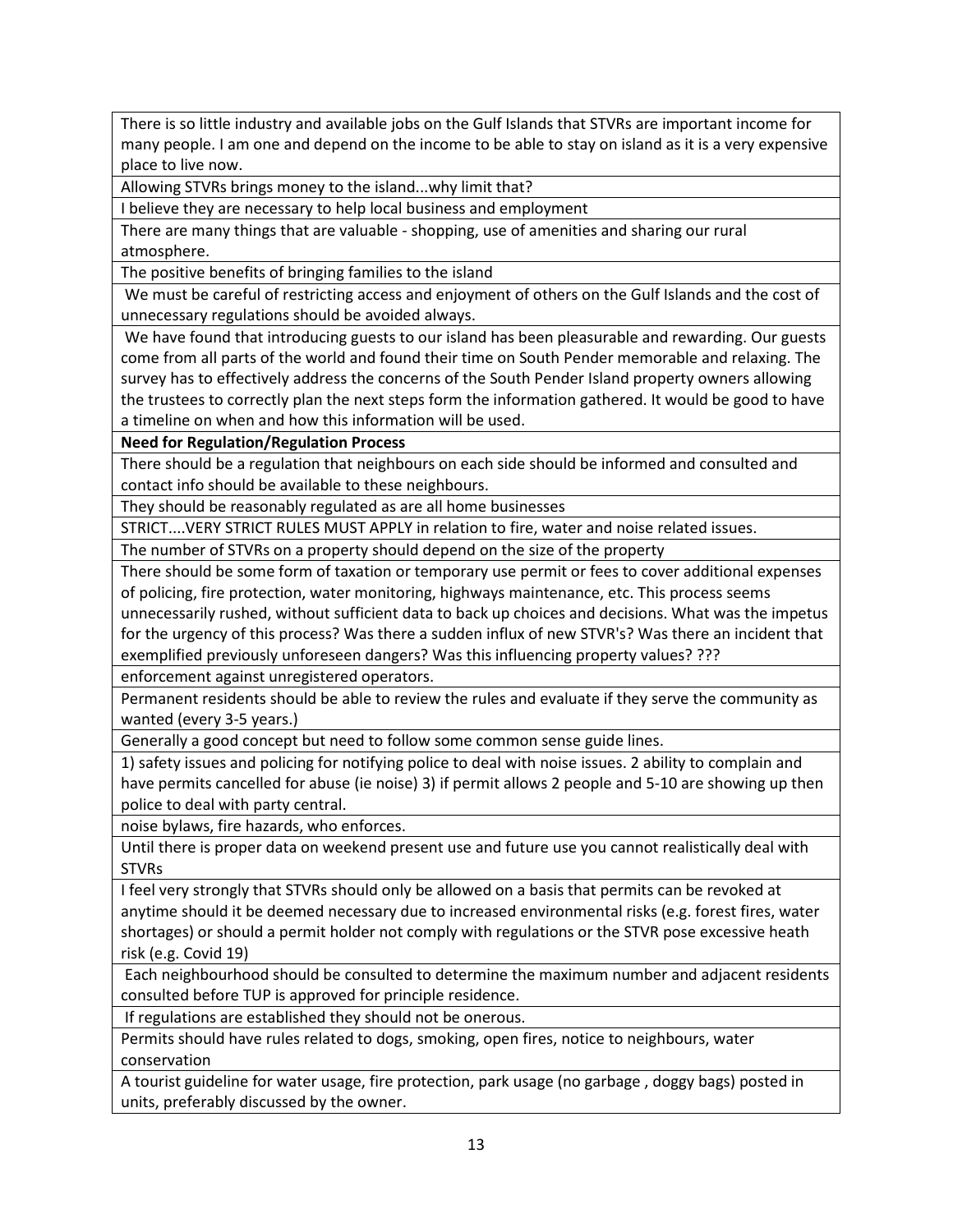I think it is really important to have clear info sheets about water conservation etc.

In general, the vast majority of people coming to the island are respectful and come here to enjoy all that we have to offer...in particular the peace, quiet and beautiful surroundings. Unfortunately there are always a few who aren't mindful of their actions and come here to party. The trick is in finding a way to still offer STVRs, but to minimize the possibility of undesirable behavior and consequences. I think there needs to be more accountability on the part of owners/landlords regardless of whether or not they live on site.

Guests need to be made aware of the island's sensitive aquaculture.

Type of instructions by STVR operators to renters about water use, fire prevention, safety, noise, exterior lights etc.

Any problems associated with STVRs should be dealt with on an individual basis

# **Negative Impact**

Existing b&Bs and Poets Cove provide access to the island. STVRs in our experience have attracted individuals that lack respect for the quiet rural nature of the island and its sensitive natural environmant. We have had several bad experiences with STVRs nearby

Concerns: dogs loose, security, fire precautions, neighbours need a contact and what to do if problems eg. noise

STVRs have had a tremendous impact on our personal use and enjoyment of our property. No business should be allowed to pollute someone else's water for the sake of saving some expenses.

# **Need for long-term housing**

We need more long-term rentals for residents, and we need fewer tourists, not more tourists. We do not even have enough homes for all the needed employees for our year-round businesses on both Penders, and encouraging long-term rentals should be a strong focus. We need a rental referral or help group on the Penders, so people would be more willing to rent for the long term, and not be worried about their apartments getting destroyed - AirBnB gives home owners insurance, and we need something like that for long-term rentals, as well as a way to get reference checks, etc

If properties are owned by investors, not residents, we lose our volunteer base that we rely on for many services. STVRs also take properties out of a rental pool for residents, which results in people not able to find a place to live. re#17 a survey is just one tool available to the LTC

We need more long-term rentals to diversify our community, and STVRs take away some of these. Our community becomes diminished with STVRs, not strengthened.

## **Issues with water usage**

We all are on wells and septic, or catch rainwater - I do know that visitors to our island are not nearly as careful as residents about water usage, and what happens on our neighbour's property does directly affect us, in terms of water usage, and waste disposal (which is not always done in any way near to a legal and safe fashion).

Water Catchment needs to be discussed

STVR regulation is a "solution looking for a problem" that strips property owners of rights.

**Unlawful STVR conditions**

STVRs on South Pender have been in unpermitted buildings, with unpermitted waste systems flowing into water systems of neighbours, and the STVR's own wells. These are ultimately deferred expenses of the STVR owners, and these expenses will come due one day. Unpermitted waste systems are potentially very costly in terms of health and liability for any jurisdiction, Island Health, and the STVR owners. STVRs should not be allowed.

Data on statistics regarding possible deleterious effects of STVRs, before and after changes in laws. We can't compare what we haven't measured. e.g. policing duties, water levels in wells. fire call-outs, emergency preparations.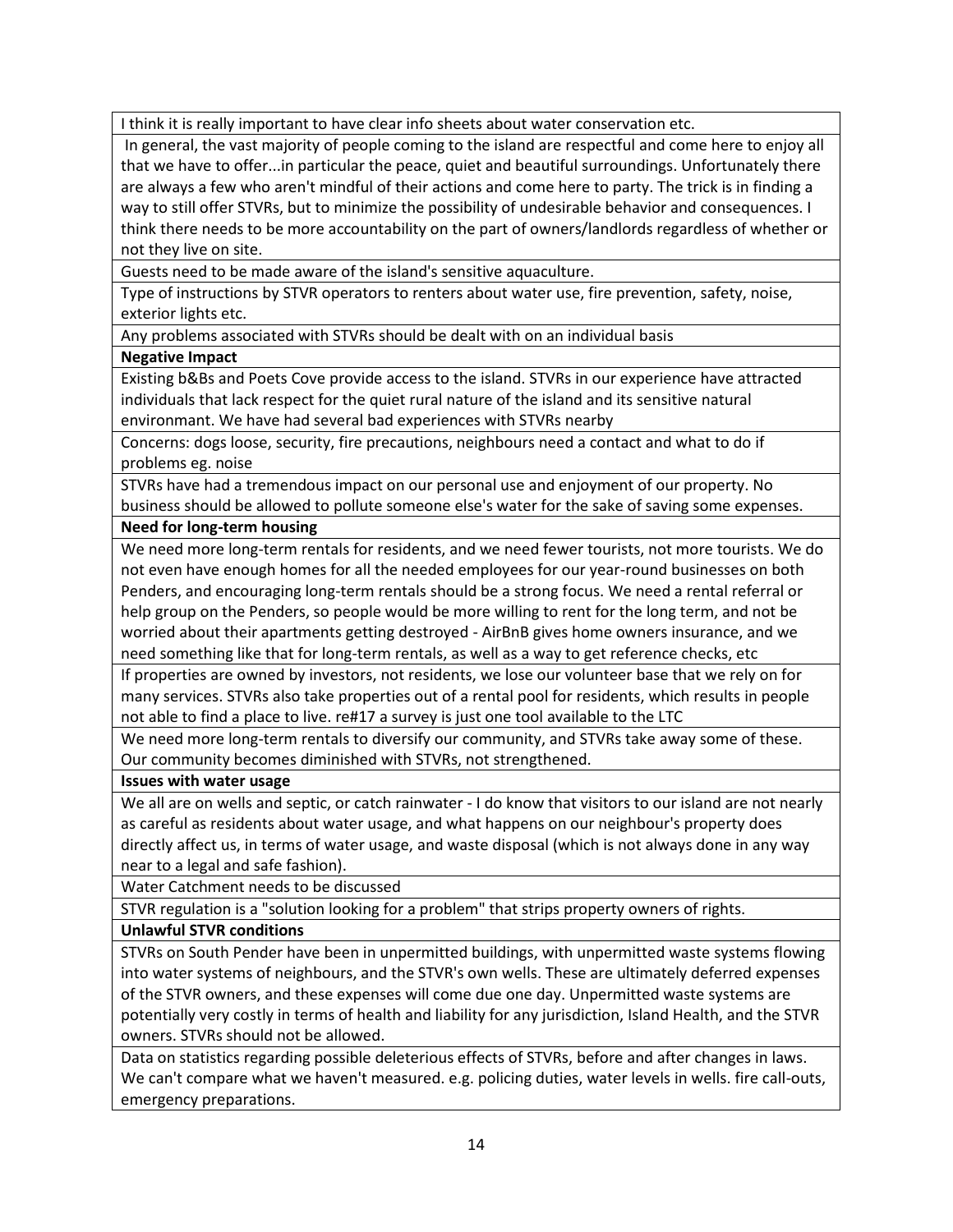## **Other**

STVRs should not be allowed as Islands Trust does not have jurisdiction over needed related aspects, including water, septic, traffic, and noise.

STVR limits are not going to increase full time rentals on South Pender, because of the value of property and homes and intermittent use by owners.

I understand the concern, but with no hard data saying there is an issue, no mandate putting in an interim stop to STVRs concerns me. It is a very very dangerous precedent that could be used

Want the quiet stable rural character of south pender to be maintained . No partiers to increase noise pollution and upset eco balance and permanent residents.

Statistics for past use problems or difficulties would be helpful -as would other islands' experiences (e.g. policing, fire protection, water problems etc. )

How the I.T can better engage to ensure owners and neighbours knew about the bylaws and enforcement options already in place

# **17. Is a survey and effective way of capturing the opinions of South Pender Island property owners on the issues that effect them?**

| Answer Choice | <b>Online Survey</b> | <b>Paper Survey</b> |  |
|---------------|----------------------|---------------------|--|
| Yes           | 81.5%                | 85%                 |  |
| No            | 18.5%                | 15%                 |  |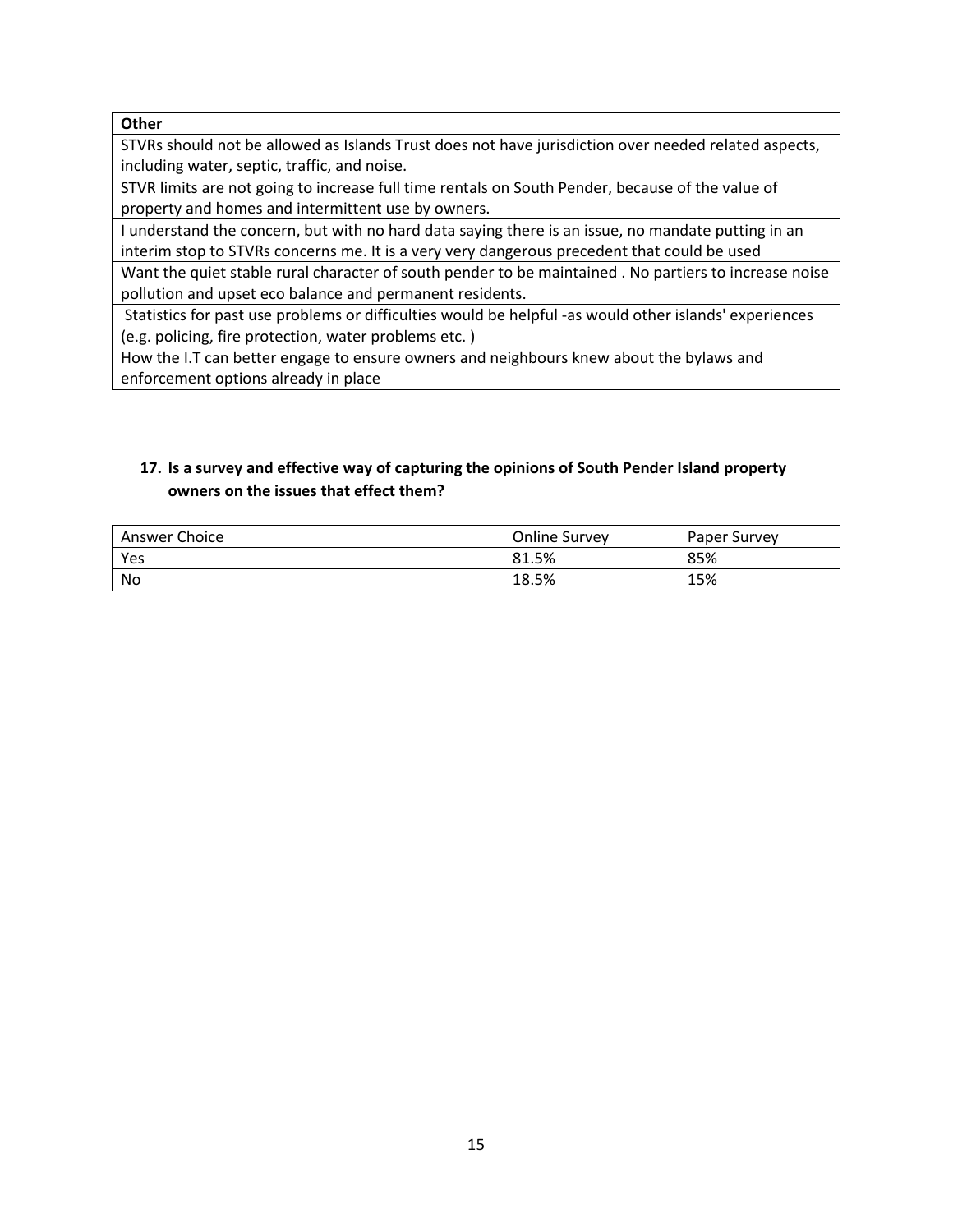# **Results of 2020 South Pender STVR Survey – Paper Survey**

Below is the summary of results of the paper mail out survey.

Following discussions at the community meeting February  $15<sup>th</sup>$  regarding the potential for the online survey to be filled in by people who were not property owners on South Pender and the potential for it to be filled in multiple times by a single person, an LTC resolution directing staff to mail a survey to the registered property owners was passed. The paper survey was sent on February 21<sup>st</sup> using addresses provided by BC Assessment. The deadline for both surveys was March  $31<sup>st</sup>$ , 2020. Total participation in the survey was 102.

The results below will be used to inform the development of options for SP STVR policy.

| <b>Answer Choices</b>                             | <b>Paper Survey</b> |
|---------------------------------------------------|---------------------|
| Permanent resident property owner on SP           | 70%                 |
| Property Owner on SP but not a permanent resident | 30%                 |

## **2. I am:**

| <b>Answer Choice</b> |                                | <b>Paper Survey</b> |
|----------------------|--------------------------------|---------------------|
|                      | A current or previous STVR     | 26%                 |
|                      | operator on SP                 |                     |
|                      | Someone who has considered     | 8%                  |
|                      | operating an STVR on SP        |                     |
|                      | Someone who has rented or      | 3%                  |
|                      | has been interested in renting |                     |
|                      | an STVR on SP                  |                     |
|                      | Someone who has benefited      | 9%                  |
|                      | form the existence of STVRs    |                     |
|                      | on SP                          |                     |
|                      | Someone who has lived, or      | 27%                 |
|                      | continues to live close to an  |                     |
|                      | STVR operating on SP           |                     |
|                      | None of the above              | 25%                 |
|                      | Other                          | $4\%*$              |



\*Answers provided not relevant to question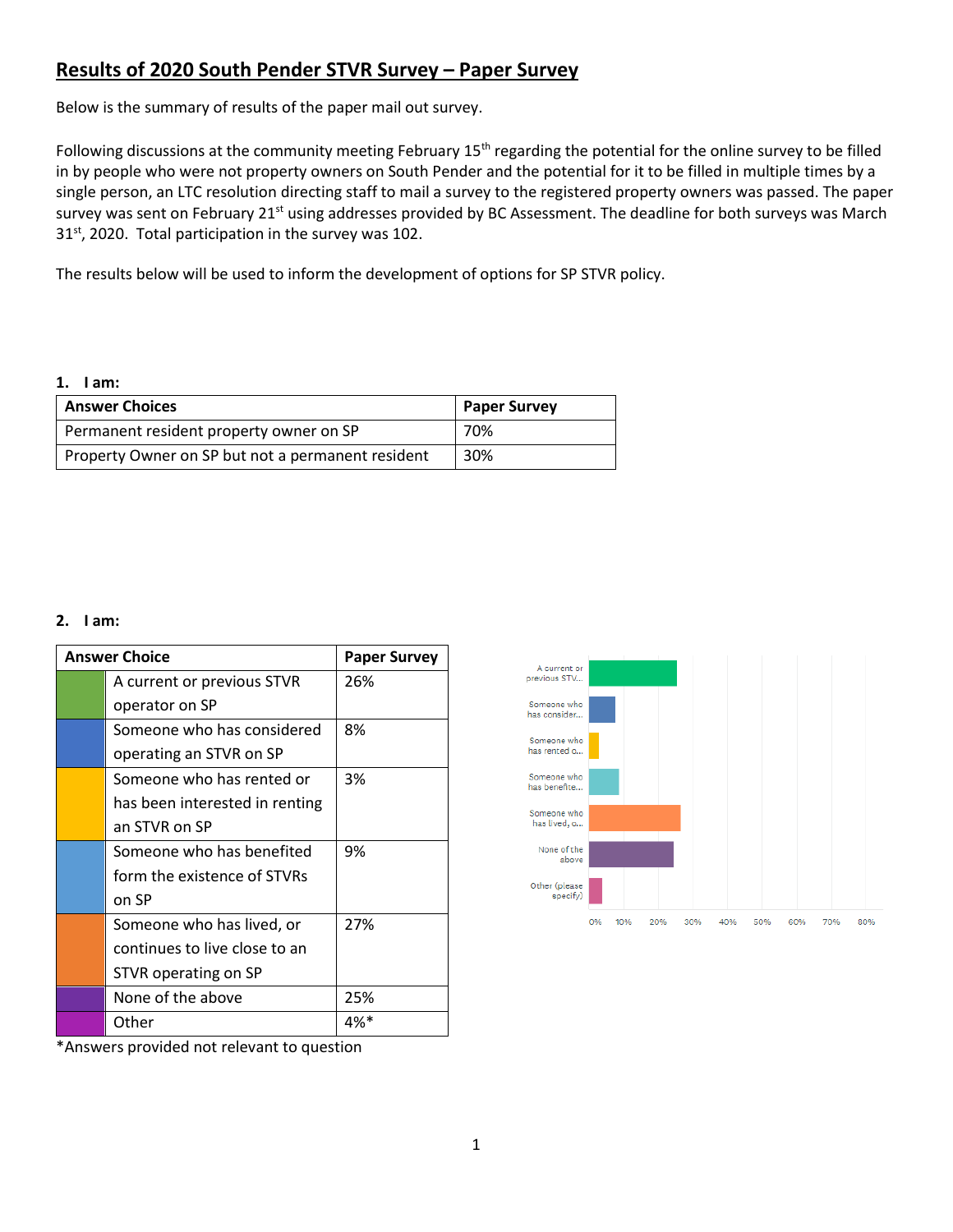**3. Do you operate an STVR that is not listed on the Pender Island Chamber of Commerce website, AirBnB or VRBO/HomeAway?**

| <b>Answer Choice</b> | <b>Paper Survey</b> |
|----------------------|---------------------|
| Yes                  |                     |

## **4. Are you familiar with the bylaws and policies permitting STVR business on South Pender?**

| <b>Answer Choices</b> |                                         | Paper         |
|-----------------------|-----------------------------------------|---------------|
|                       |                                         | <b>Survey</b> |
|                       | I am well informed                      | 44%           |
|                       | I am aware that there are STVR bylaws   | 53%           |
|                       | and policies but I am not familiar with |               |
|                       | them                                    |               |
|                       | I do not know that there ae bylaws and  | 4%            |
|                       | policies regulating STVRs               |               |
|                       | $[O]$ ther*                             | 1%            |



\*Aware of the bylaws and policies, could be more informed

## **5. Have you attended one of the Short Term Vacation Rental Meetings on South Pender?**

| <b>Answer Choices</b> | <b>Paper Survey</b> |
|-----------------------|---------------------|
| Yes                   | 38%                 |
| No                    | 62%                 |

## **6. STVRs have and impact on:**

| <b>Options</b>               | <b>Positive</b> | <b>Negative</b> | <b>Neutral</b> | <b>Undecided</b> |
|------------------------------|-----------------|-----------------|----------------|------------------|
| Water Supply                 | 2%              | 57%             | 32%            | 11%              |
| Traffic flow and road safety | 0%              | 46%             | 47%            | 9%               |
| The natural environment      | 4%              | 34%             | 39%            | 23%              |
| The local economy            | 79%             | 3%              | 12%            | 6%               |
| Socio-economic diversity     | 38%             | 11%             | 34%            | 17%              |
| The sense of community       | 20%             | 33%             | 31%            | 16%              |
| My immediate neighbourhood   | 11%             | 32%             | 45%            | 13%              |
| Long term rentals            | 6%              | 37%             | 37%            | 20%              |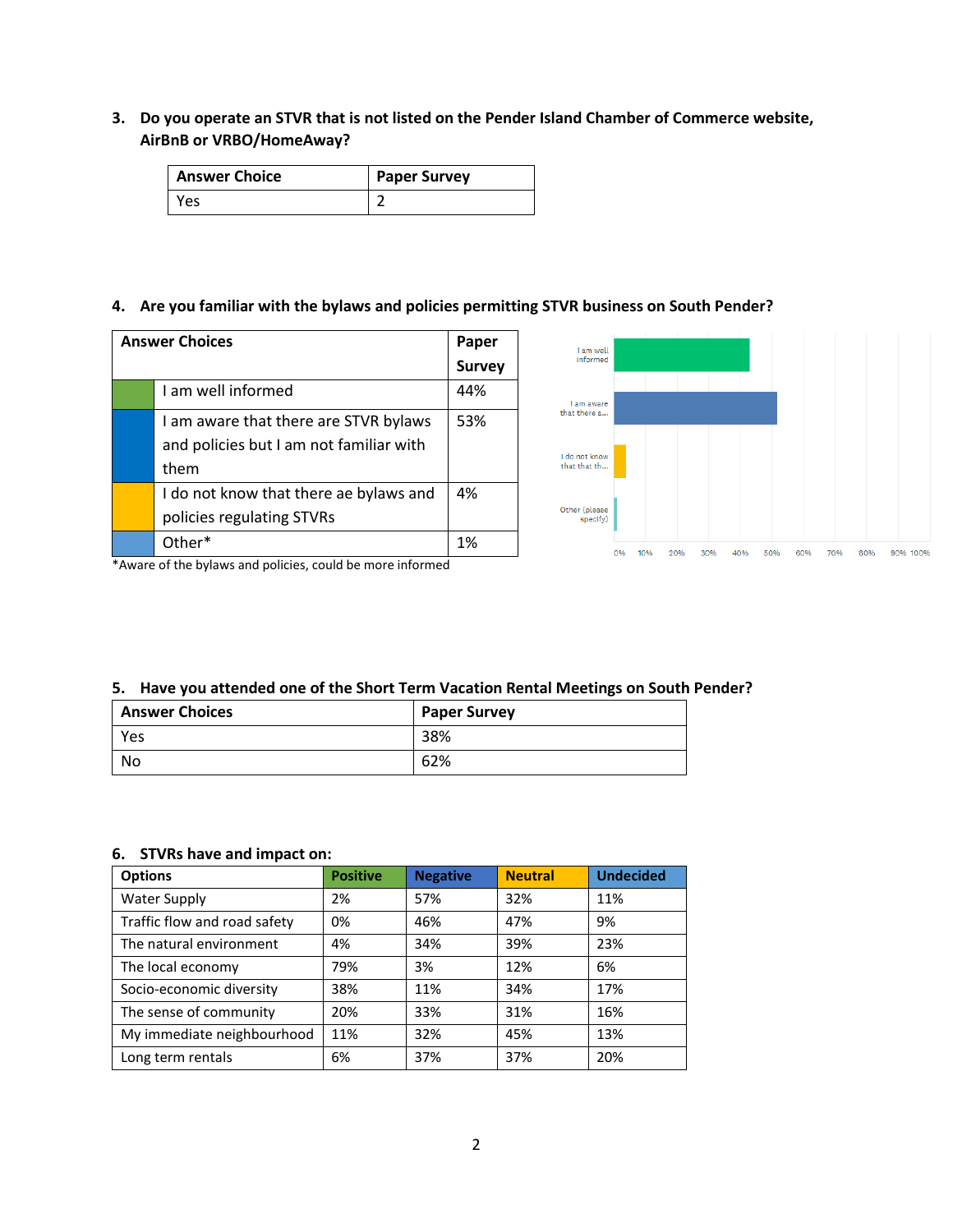

Summary of Comments:

- Negative impacts identified in comments included concerns related to: noise, fire protection, safety, environmental protection and awareness, water capacity, visitors driving higher than posted speed limits.
- Positive impacts identified included: supporting tourism economy, providing the ability for lower income people to live on the island when they can rent their dwelling part of the time, former STVR guest have become members of the community.
- A number of people identified that they would not rent out their property longterm because they use their home for a portion of the year.
- One property owner identified that long term rentals have not provided the necessary revenue to maintain the house and surrounding property.

## **7. Do you support primary dwellings being allowed to operate as STVRs?**

| <b>Answer Choices</b>    | <b>Paper Survey</b> |
|--------------------------|---------------------|
| Yes, STVRs should be     | 25%                 |
| allowed in primary       |                     |
| dwellings with as few    |                     |
| regulations as possible  |                     |
| Yes, but only with a     | 29%                 |
| permit that identifies   |                     |
| conditions that need to  |                     |
| be adhered to            |                     |
| Yes, but only when       | 13%                 |
| there is a full-time     |                     |
| resident living on the   |                     |
| property (e.g. living in |                     |
| the cottage)             |                     |
| Not at all               | 13%                 |
| Other*                   | 6%                  |



**\***responses identify an interest in some kind of conditions/regulations for STVRs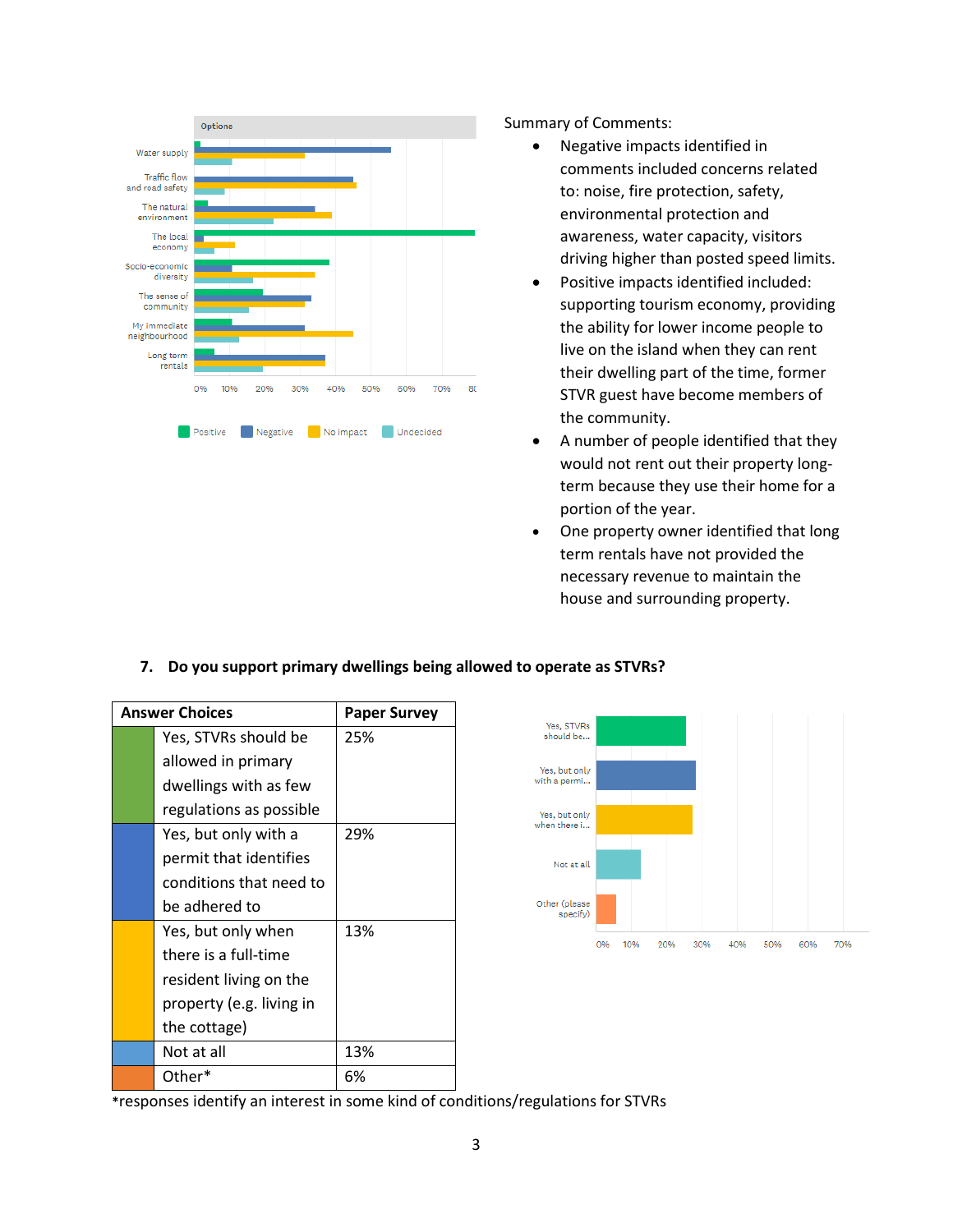|  | 8. Do you support more than one STVR operating on a single property at the same time? |  |  |  |
|--|---------------------------------------------------------------------------------------|--|--|--|
|--|---------------------------------------------------------------------------------------|--|--|--|

| <b>Answer Choice</b>          | <b>Paper Survey</b> |
|-------------------------------|---------------------|
| Yes, primary residence and    | 14%                 |
| cottage with no restrictions  |                     |
| Yes, but only when there is   | 15%                 |
| someone living on the         |                     |
| property                      |                     |
| No, only one primary dwelling | 61%                 |
| or one cottage when there is  |                     |
| someone living on the         |                     |
| property                      |                     |
| No, STVRs should not operate  | 10%                 |



## **9. STVRs should be permitted to operate in primary residences:**

| <b>Answer Choice</b>              | Paper         |  |  |  |
|-----------------------------------|---------------|--|--|--|
|                                   | <b>Survey</b> |  |  |  |
| All year round                    | 55%           |  |  |  |
| Only in the summer                | 1%            |  |  |  |
| Only in the fall, winter, spring  | 2%            |  |  |  |
| Not when ground water is most     | 3%            |  |  |  |
| impacted (most impact Sept-Dec)   |               |  |  |  |
| Not in the summer or when ground  | 7%            |  |  |  |
| water would be most impacted      |               |  |  |  |
| Only for a short period of time   | 9%            |  |  |  |
| when the full time resident is on |               |  |  |  |
| holiday                           |               |  |  |  |
| Not at all                        | 12%           |  |  |  |
| Other*                            | 13%           |  |  |  |



\*Other comment included the following: Not at all, except existing prior to 117 all year round, in limited numbers, all year round, subject to conditions. Some concerns related to water availability were raised.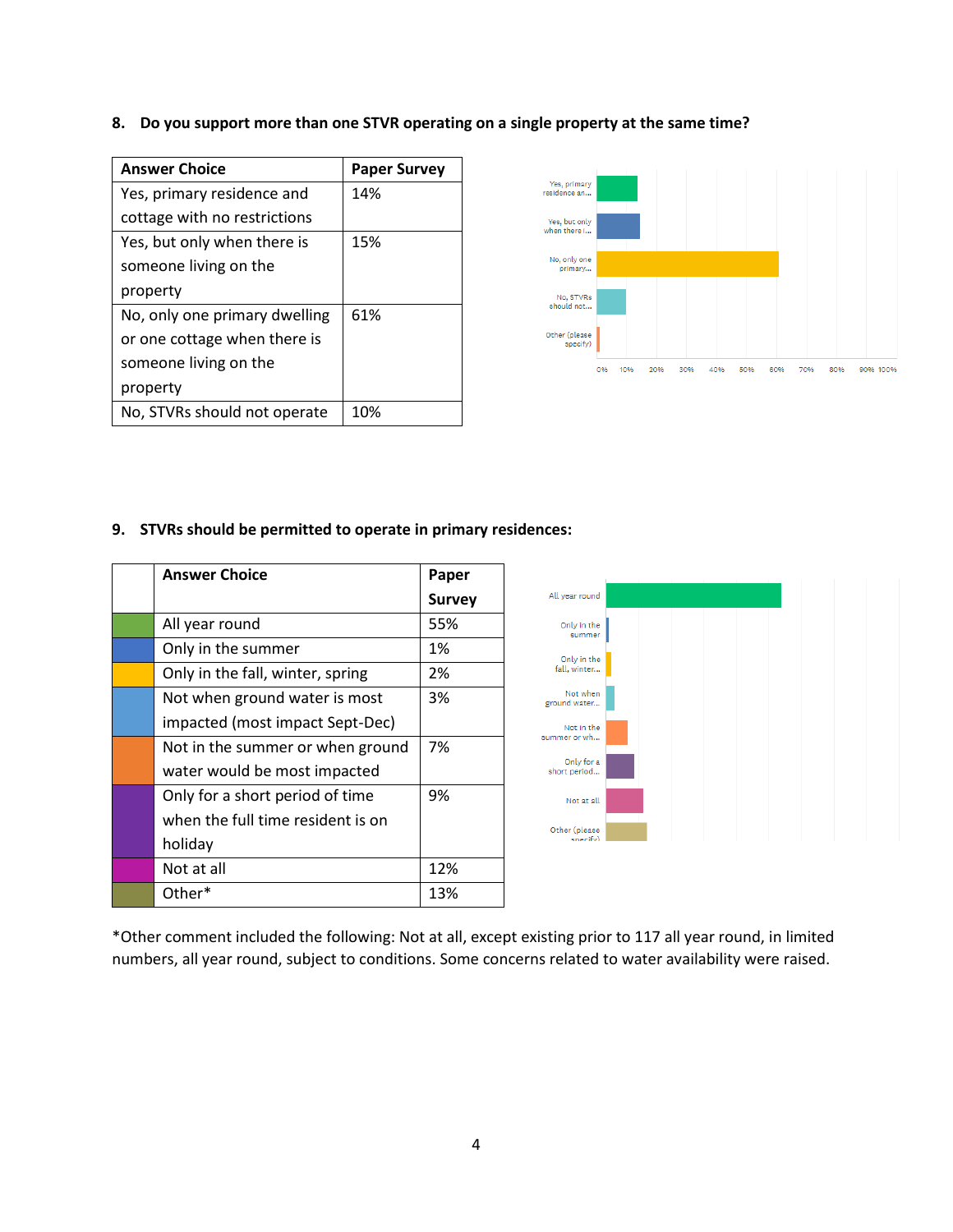| <b>Answer Choice</b>       | <b>Paper Survey</b> |  |  |  |  |  |
|----------------------------|---------------------|--|--|--|--|--|
| With no limit              | 25%                 |  |  |  |  |  |
| Up to a maximum number     | 8%                  |  |  |  |  |  |
| on the island              |                     |  |  |  |  |  |
| Up to a maximum in each    | 17%                 |  |  |  |  |  |
| neighbourhood              |                     |  |  |  |  |  |
| In a way that prevents     | 25%                 |  |  |  |  |  |
| property owners form being |                     |  |  |  |  |  |
| surrounded by STVRs        |                     |  |  |  |  |  |
| Other*                     | 27%                 |  |  |  |  |  |



# **10. STVRs should be permitted to operate (choose the option you feel most strongly about):**

\*Other comments included suggestions on the kinds of limits to put in place. They also included statement ranging from no STVRs should be permitted to waiting until there is a problem before imposing a limit as well as interest in understanding the impact of weekenders.

# **11. If you think there should be a maximum limit of STVRs on the island what would that limit be (as a percentage of total properties on the island?**

30%, 50%, 3%, 10%, 10%, 5-10%, 10%, 10%, 30-35%, 30%, 5%, 57%, 10%, 5%, 10%, 20%, 30%, 10%, 5- 10%, 5%, 5%, 10%, 10%, 15%, 10%, 40%, 10%, 10%,10%, 20-25%, 10%, 10%, 10%

Other responses included those which suggested:

- only STVRs exiting prior to Bylaw 117 be able to continue
- that there aren't enough STVRs on SP to address demand
- SP learn from the experiences of other Islands
- the number allowed should depend on whether or not someone lives on the property
- there should be no limit on the number allowed when someone is living on the property

## **12. Are there areas on the island where STVRs should not be permitted?**

| <b>Response</b> *Online Survey **Paper Survey |  |  |  |  |
|-----------------------------------------------|--|--|--|--|
| No (23)                                       |  |  |  |  |
| All areas (7)                                 |  |  |  |  |
| Castle Road (2)                               |  |  |  |  |
| Not on smaller properties (4)                 |  |  |  |  |
| Not close to other homes (6)                  |  |  |  |  |
| Water/Habitat concerns (7)                    |  |  |  |  |
| Not in areas with higher population density   |  |  |  |  |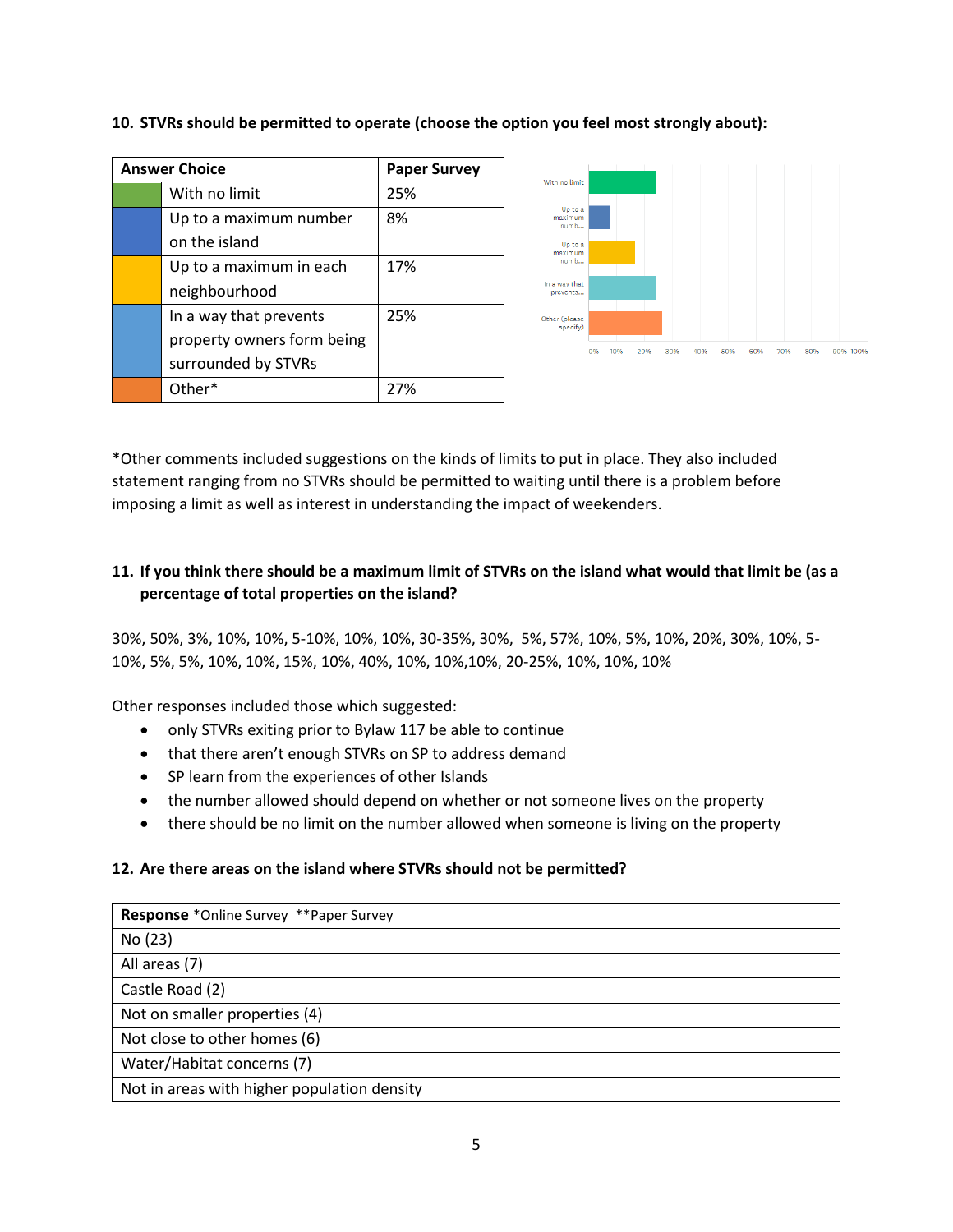# **13. STVRs should be allowed:**

| <b>Answer Choices</b> | Paper                               |     |  |  |  |  |
|-----------------------|-------------------------------------|-----|--|--|--|--|
|                       | <b>Survey</b>                       |     |  |  |  |  |
|                       | As a principal permitted use and    |     |  |  |  |  |
|                       | as a home business (same as         |     |  |  |  |  |
|                       | before Bylaw 117)                   |     |  |  |  |  |
|                       | As a home business only – cottage   | 19% |  |  |  |  |
|                       | and B&B (current)                   |     |  |  |  |  |
|                       | With TUP for principal dwelling     | 10% |  |  |  |  |
|                       | and as home business (B&B and       |     |  |  |  |  |
|                       | cottages)                           |     |  |  |  |  |
|                       | <b>TUPs for all STVRs</b>           | 20% |  |  |  |  |
|                       | Site specific zoning (zoning        | 1%  |  |  |  |  |
|                       | individual properties for STVR use) |     |  |  |  |  |
|                       | Zoning in specific areas            | 3%  |  |  |  |  |
|                       | (concentrating STVR operation in    |     |  |  |  |  |
|                       | specific areas)                     |     |  |  |  |  |
|                       | STVRs should not be allowed         | 8%  |  |  |  |  |
|                       | Other (please specify)*             | 5%  |  |  |  |  |



\*Other comments included those suggesting: things should stay the same as before Bylaw 117, only those operating before bylaw 117, more longterm housing, TUP for B&Bs and cottages.

## **14. Where STVRs are allowed, should the number of bedrooms or guest be limited?**

| <b>Answer Choices</b> | Paper                       |        |
|-----------------------|-----------------------------|--------|
|                       |                             | Survey |
|                       | Yes                         | 57%    |
|                       | No                          | 20%    |
|                       | STVRs should not be allowed | 5%     |
|                       | Undecided                   | 10%    |
|                       | Other*                      | 9%     |

Other: Responses suggested the number of guest be limited by the number of bedrooms, the size of the property, the size of each room.